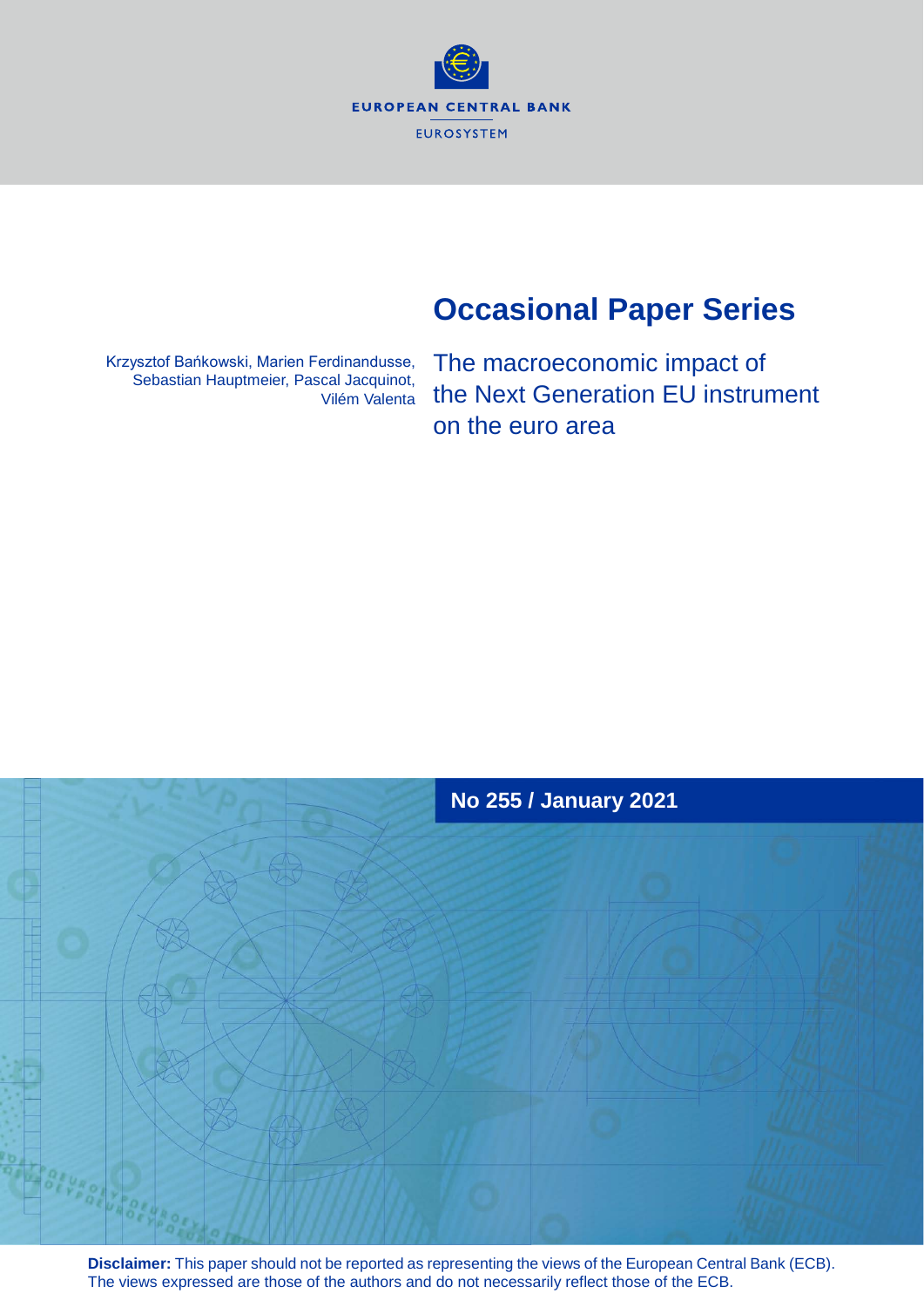# **Contents**

| <b>Abstract</b>                         |                                                           |                                                                                    | $\overline{2}$ |  |  |  |
|-----------------------------------------|-----------------------------------------------------------|------------------------------------------------------------------------------------|----------------|--|--|--|
| 1                                       | <b>Executive summary</b>                                  |                                                                                    |                |  |  |  |
| $\mathbf{2}$                            | Design of NGEU and country allocation of loans and grants |                                                                                    |                |  |  |  |
| 3                                       | <b>Simulations with the EAGLE model</b>                   |                                                                                    |                |  |  |  |
|                                         | 3.1                                                       | Reference scenario: NGEU funds used for productive<br>government investment        | 10             |  |  |  |
|                                         | 3.2                                                       | Alternative scenario 1: NGEU funds used for fiscal transfers                       | 11             |  |  |  |
|                                         | 3.3 <sub>1</sub>                                          | Alternative scenario 2: NGEU funds used for debt replacement<br>and debt repayment | 14             |  |  |  |
| 4                                       |                                                           | <b>Comparison with other models</b>                                                | 16             |  |  |  |
| 5                                       | <b>Conclusions</b>                                        |                                                                                    |                |  |  |  |
| <b>References</b>                       |                                                           |                                                                                    |                |  |  |  |
| Annex A: comparison with various models |                                                           |                                                                                    |                |  |  |  |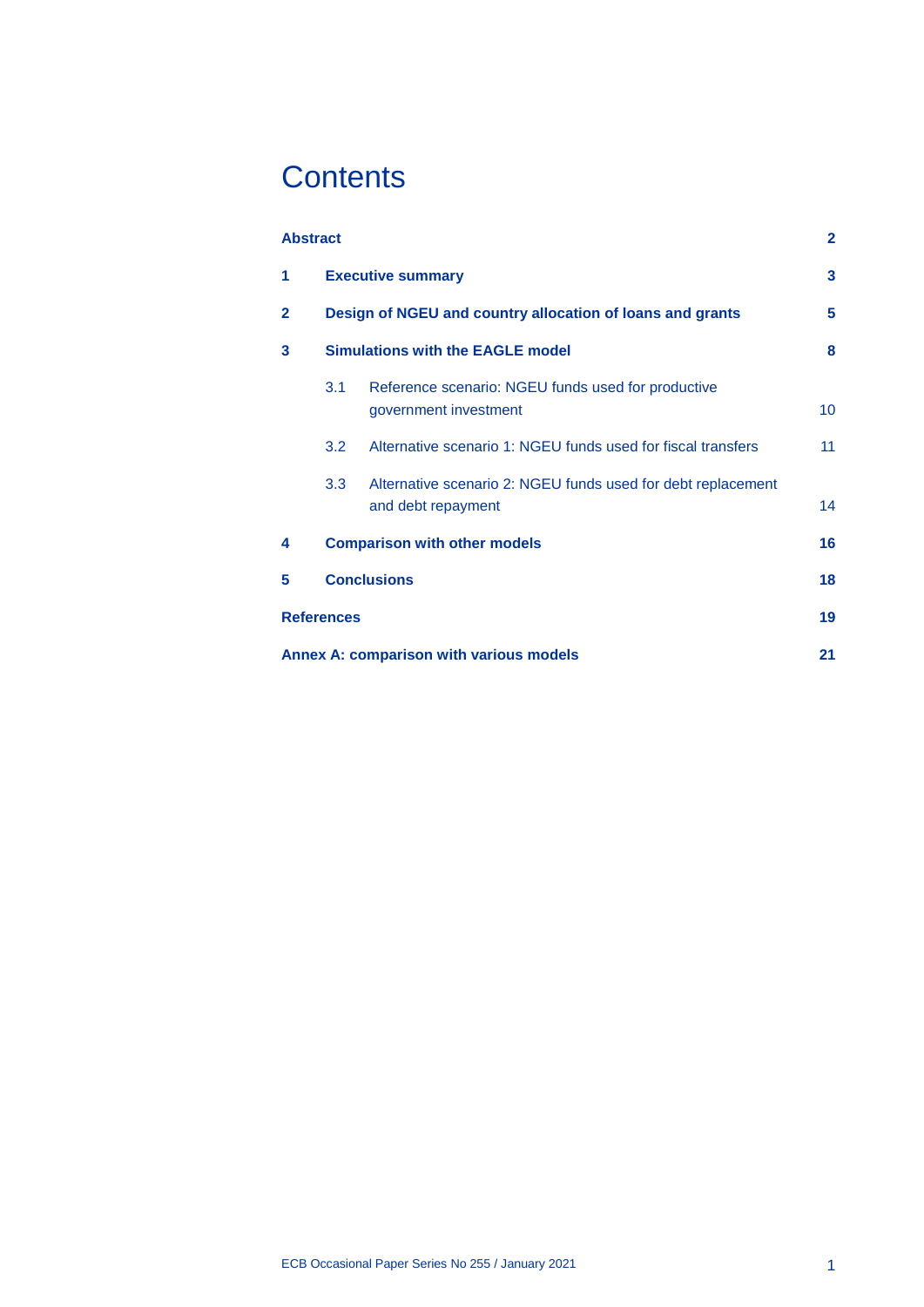# <span id="page-2-0"></span>Abstract

In response to the economic fallout from the coronavirus (COVID-19) pandemic, the European Council agreed on the Next Generation EU (NGEU) instrument. NGEU allows the European Commission to issue debt to finance grants and loans to EU Member States, with the disbursement of funds intended to be weighted towards the countries most affected by the crisis. This paper assesses the macroeconomic impact on the euro area of different uses of NGEU, using a large dynamic stochastic general equilibrium (DSGE) model of the euro area and global economy (EAGLE) that has been adapted to reflect the modalities of the NGEU instrument. Three uses of NGEU loans and grants are explored: (i) productive public investment, (ii) unproductive government spending, and (iii) replacing or repaying existing sovereign debt. The EAGLE results are cross-checked with a semi-structural model (ECB-BASE) and with the basic model elasticities (BMEs) of the forecasting models in use in the national central banks of the Eurosystem.

**Keywords:** EMU, euro area, COVID-19, NextGenerationEU, public investment.

**JEL classification:** C54, E62, E65, F54, F47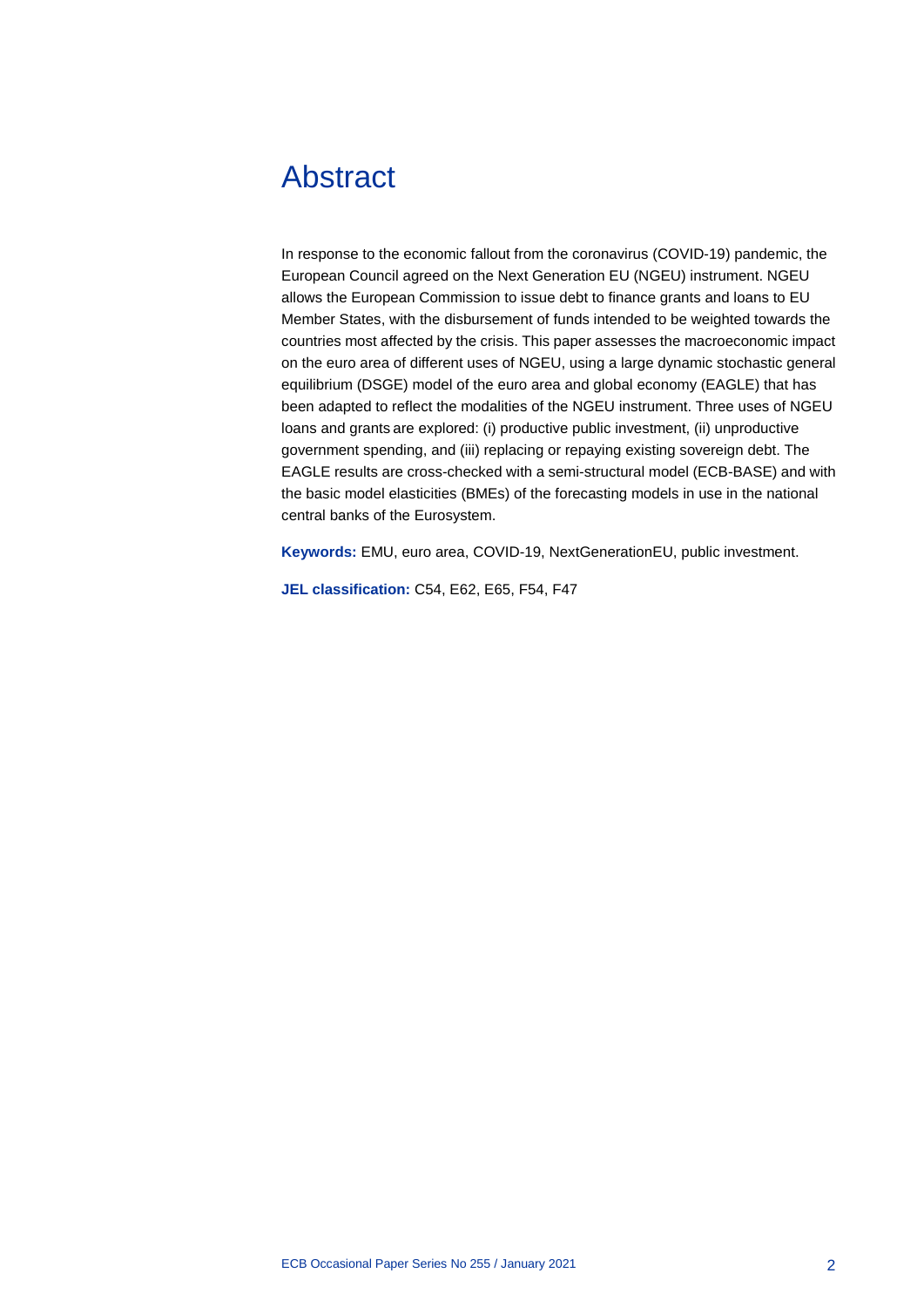# 1 Executive summary

<span id="page-3-0"></span>On 21 July 2020 the European Council agreed to establish the Next Generation EU (NGEU) instrument as an exceptional temporary recovery measure as part of a coordinated and, as far as possible, symmetric fiscal response to the economic fallout of the coronavirus (COVID-19) pandemic. NGEU allows the European Commission to issue debt to finance grants and loans to EU Member States between 2021 and 2026. The debt incurred by the EU will be repaid between 2028 and 2058. The scheme is intended to target support to the regions and sectors that were hit particularly hard by the pandemic.

The part of NGEU that is earmarked for euro area countries amounts to almost 5% of the euro area gross domestic product (GDP) for 2019. This paper assesses the possible macroeconomic impact on the euro area of different uses of NGEU. The impact is calculated using model simulations of different scenarios with a large dynamic stochastic general equilibrium (DSGE) model of the euro area and global economy (EAGLE) that has been adapted to reflect the modalities of the NGEU instrument. In addition, calculations with a semi-structural model (ECB-BASE) and the basic model elasticities (BMEs) of the forecasting models in use in the national central banks of the Eurosystem are included to allow cross-checking of the main results. In the absence of comprehensive spending plans, the disbursements of NGEU funds across countries and over time are based on assumptions, which are identical in all scenarios. The EAGLE scenarios explore the implications of three different uses of NGEU loans and grants<sup>[1](#page-3-1)</sup>: (i) productive public investment, (ii) unproductive government spending, and (iii) debt transactions (i.e. replacing existing debt with NGEU loans and repayment with NGEU grants). In reality, of course, Member States can combine these uses to some extent. The scenarios are designed to show polar cases and should not be regarded as projections.

If used for productive public investment, NGEU funds could increase real output in the euro area by around 1.5% of GDP over the medium term. The magnitude and persistence of the positive output effect beyond the end of the NGEU disbursements depend crucially on the impact of the public investment projects on the economy's overall productive capacity. This consideration is important because the large size of the NGEU-funded stimulus will challenge many countries' institutional capacity to select and execute viable projects. The grants (including EU spending programmes) amount to more than the loans, and their impact on output is also relatively larger, even if both are used for the same purpose. One reason for this is that the loans – unlike the grants – add to the government debt of Member States, ultimately requiring some fiscal consolidation in the future. However, in the model simulations, the grants create a repayment obligation to be resolved through an EU-wide tax, which does not

<span id="page-3-1"></span>The possible impact of structural reforms, which should accompany the use of NGEU funds, is not considered in this paper, as their implementation and effects are subject to large uncertainties. The model simulations also do not capture the composition of NGEU's allocations in greater detail, in particular that parts of the funds are to be used for common EU-objectives related to climate change and digitalisation, nor are possible effects of the business cycle on the timing of disbursements taken into account.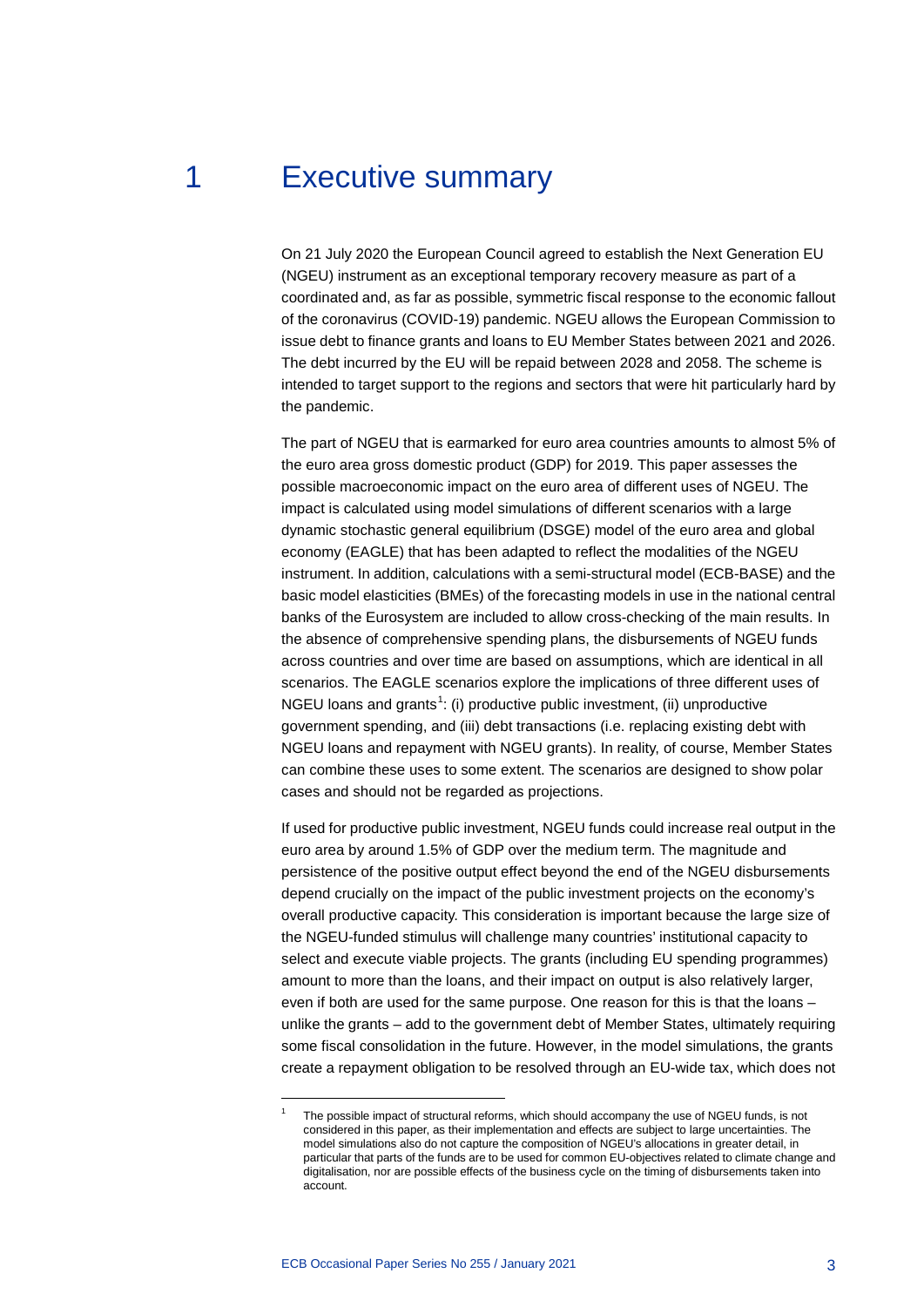affect Member States' government debt as recorded in the national accounts. In addition, since grants are provided to all countries, they lead to larger spillovers of the macroeconomic impact across countries than loans, which are assumed to be taken up only by a subset of countries with above-average borrowing costs.

The simulation results also show that using NGEU funds to increase fiscal transfers would not exploit the potential positive medium-term output effects. Since transfers lack any long-term productivity-enhancing effects and only lift demand in the short run, they lead mainly to additional debt. If high-debt countries have limited capacity to absorb NGEU funds for investment, the next best use would therefore be to reduce debt (in the case of grants) or replace debt with NGEU loans with lower interest payments. In that case, output in high-debt countries would still increase, driven by positive spillover effects from investment in less-indebted countries and by positive effects from reductions in sovereign risk premia.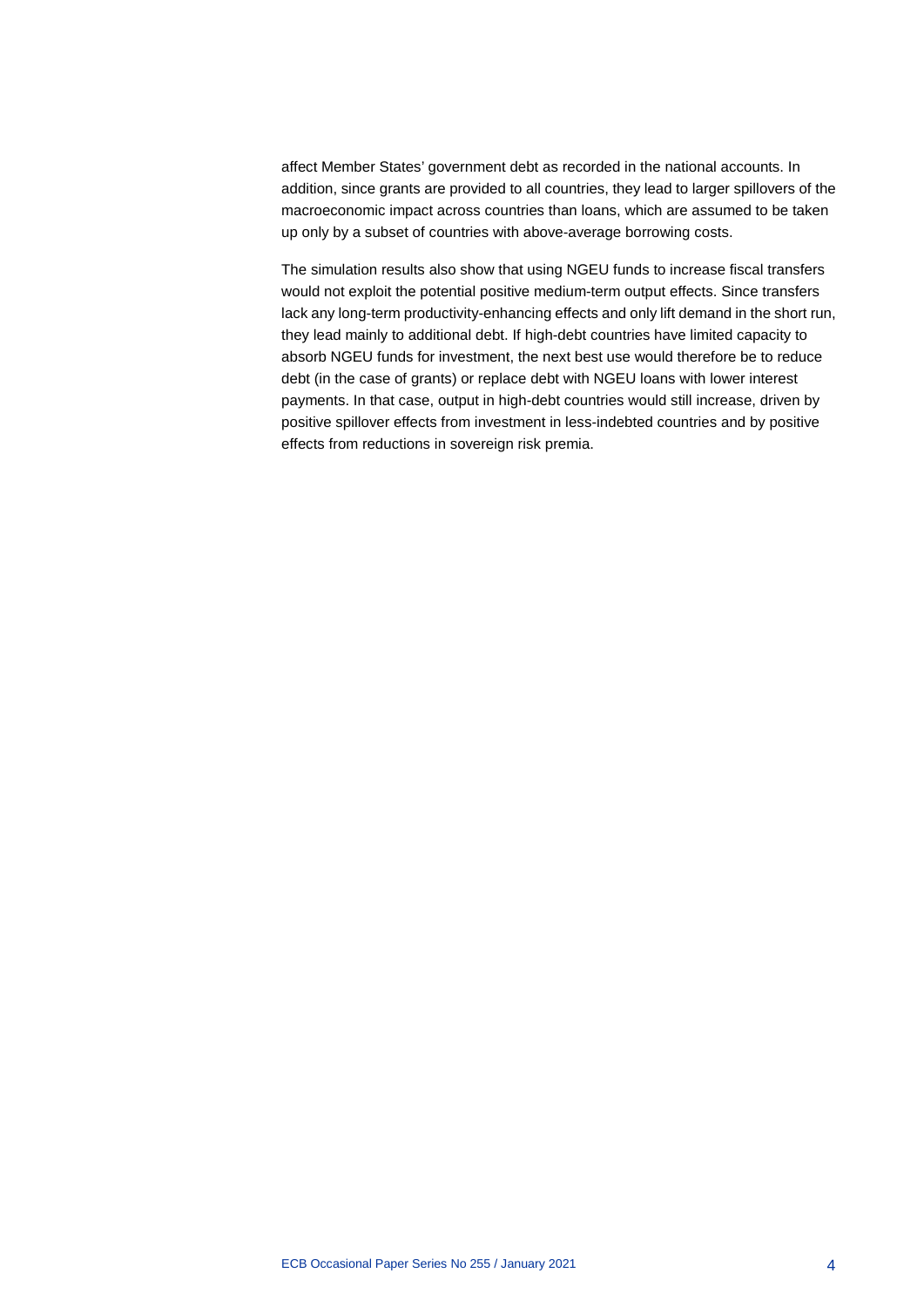<span id="page-5-0"></span>

# 2 Design of NGEU and country allocation of loans and grants

NGEU is a novel element in European policy coordination. Building on a proposal by the European Commission, the European Council agreed on 21 July 2020 to establish the NGEU instrument as an exceptional temporary recovery measure as part of a coordinated and, as far as possible, symmetric fiscal response to the economic fallout from the COVID-19 pandemic.<sup>[2](#page-5-1)</sup> The package authorises the European Commission to borrow up to €750 billion (in 2018 prices) on behalf of the European Union. The funds can be used to provide loans of up to €360 billion and grants of up to €390 billion (see Table 1). The EU borrowing is to be repaid by 31 December 2058 at the latest. While the loans will be repaid by the beneficiary Member States, the European Council agreed that the repayment of EU debt incurred to finance grants will be covered by gross national income-based contributions by Member States and new EU own resources.

### **Table 1**

<span id="page-5-1"></span>-

NEGU: total allocations by instrument

| (EUR billions)                          |             |                       |  |  |  |  |  |
|-----------------------------------------|-------------|-----------------------|--|--|--|--|--|
|                                         | 2018 prices | <b>Current prices</b> |  |  |  |  |  |
| <b>Recovery and Resilience Facility</b> | 672.5       | 725.4                 |  |  |  |  |  |
| of which grants                         | 312.5       | 337.1                 |  |  |  |  |  |
| of which loans                          | 360.0       | 388.3                 |  |  |  |  |  |
| <b>InvestEU</b>                         | 5.6         | 6.0                   |  |  |  |  |  |
| <b>Horizon Europe</b>                   | 5.0         | 5.4                   |  |  |  |  |  |
| <b>REACT-EU</b>                         | 47.5        | 51.2                  |  |  |  |  |  |
| Rural development program               | 7.5         | 8.1                   |  |  |  |  |  |
| <b>Just Transition Fund</b>             | 10.0        | 10.8                  |  |  |  |  |  |
| <b>RescEU</b>                           | 1.9         | 2.0                   |  |  |  |  |  |
| <b>Total NGEU</b>                       | 750.0       | 809.0                 |  |  |  |  |  |
| of which grants                         | 390.0       | 420.7                 |  |  |  |  |  |
| of which loans                          | 360.0       | 388.3                 |  |  |  |  |  |

Sources: European Council conclusions of 21 July 2020 and own estimates.

The Recovery and Resilience Facility (RRF) constitutes the core of the NGEU – around 90%. The purpose of the RRF is to support investment and reform in Member States to pave the way for a sustainable, resilient recovery, while promoting the EU's green and digital priorities. The remaining part of the NGEU will mainly be used to reinforce EU-wide spending programmes under the 2021-27 Multiannual Financial Framework. To receive financial support under the RRF, Member States must prepare national recovery and resilience plans setting out their reform and investment agenda for the years 2021-23. These plans should strengthen the growth potential, job

The Commission published its [proposal](https://ec.europa.eu/info/sites/info/files/factsheet_1_en.pdf) for a recovery plan on 27 May 2020. The Council published its [agreement](https://www.consilium.europa.eu/media/45109/210720-euco-final-conclusions-en.pdf) on 21 July 2020.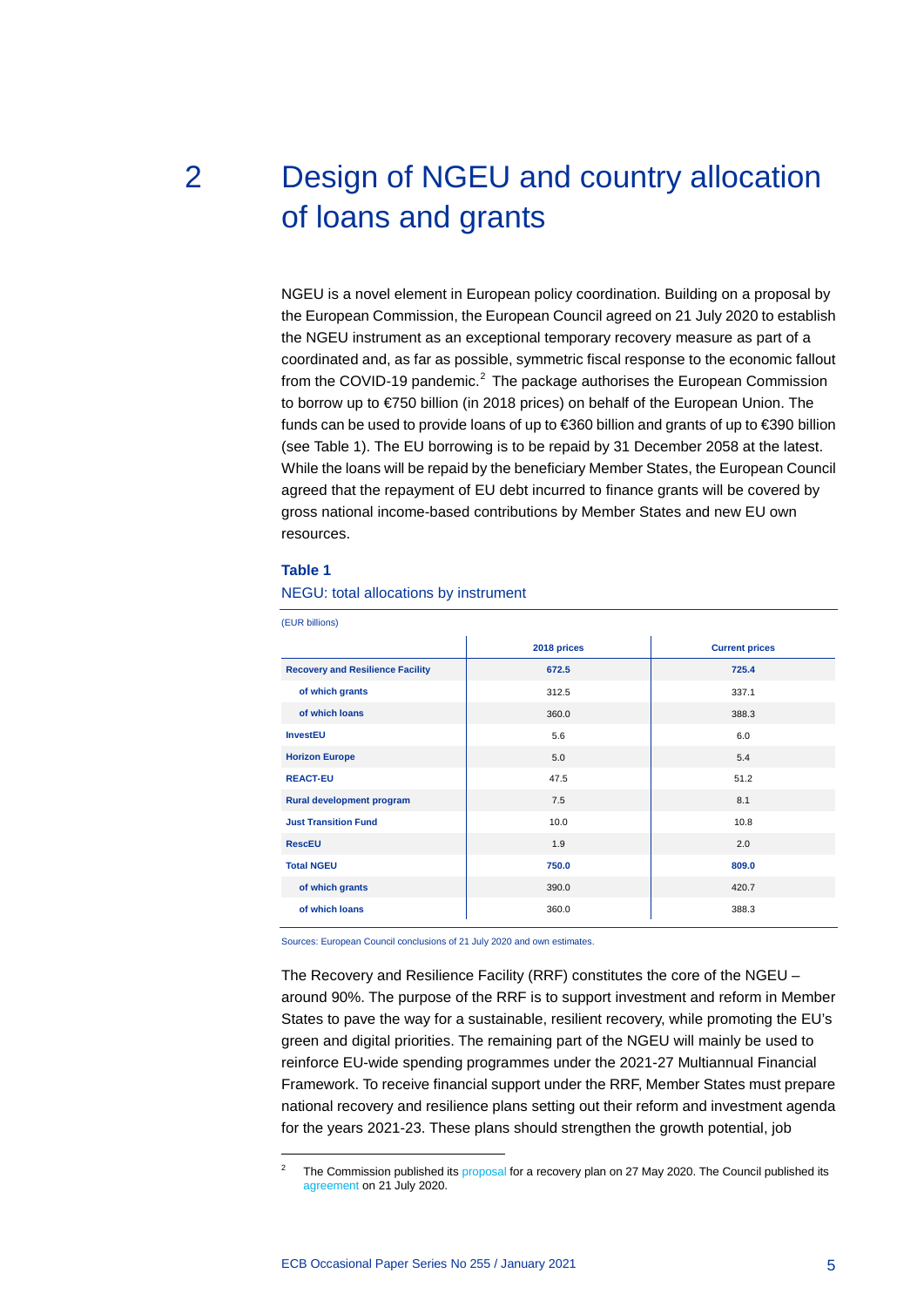creation and economic and social resilience of the Member State concerned. The financial support will be disbursed in instalments when milestones and targets identified in these plans are reached.

The financial support to be provided to euro area countries under the NGEU amounts to almost 5% of euro area GDP for 2019 and is weighted towards more vulnerable countries. Countries are entitled to draw loans up to 6.8% of their gross national income (GNI), as a rule. The grants should be committed upon approval of the recovery and resilience plans in 2021-23. In 2021-22, 70% of the funds will be allocated according to a backward-looking key, which will allocate more resources to countries with a lower GDP per capita, a larger population and a higher unemployment rate in the period 2015-19. For the 30% of funds to be allocated in 2023, the European Council agreed that past unemployment developments in the Commission's formula will be "replaced, in equal proportion, by the loss in real GDP observed over 2020 and by the cumulative loss in real GDP observed over the period 2020-2021". The allocation key for 2023 thus remains subject to uncertainty related to GDP outcomes in 2020 and 2021 and will only be calculated in 2022. Finally, to assess the fiscal and macroeconomic implications of NGEU, it is important to consider the extent to which NGEU-financed spending will be additional to already planned national expenditure. As a rule, the additionality principle of EU-financed expenditure should be observed. However, countries could present some already-planned spending as falling under recovery and resilience plans and thus effectively open the door to using some NGEU funds for debt reduction.

The analysis is based on the following general assumptions for allocation.

- Allocation of 70% of RRF grants in 2021-22 is based on the agreed backward-looking allocation key.
- Allocation of 30% of RRF grants in 2023 is based on the agreed formula, with 15% based on projected GDP loss in 2020 compared with 2019 and 15% based on projected GDP loss in 2021 compared with 2019, as calculated in the Commission's Spring 2020 Economic Forecast.
- Allocation of other grants is assumed to be the same as for RRF grants.
- In scenarios involving the use of loans, it is assumed that the loans will be taken up by countries with sovereign borrowing costs above the expected cost of the NGEU loans and that these countries will draw the full amount of 6.8% of their GNI. This would entail around €30 billion of loans remaining unused.

The agreed distribution of funds will imply sizeable financial support for the euro area countries facing the greatest economic and fiscal challenges as a result of the pandemic, most notably Spain and Italy (see Table 2).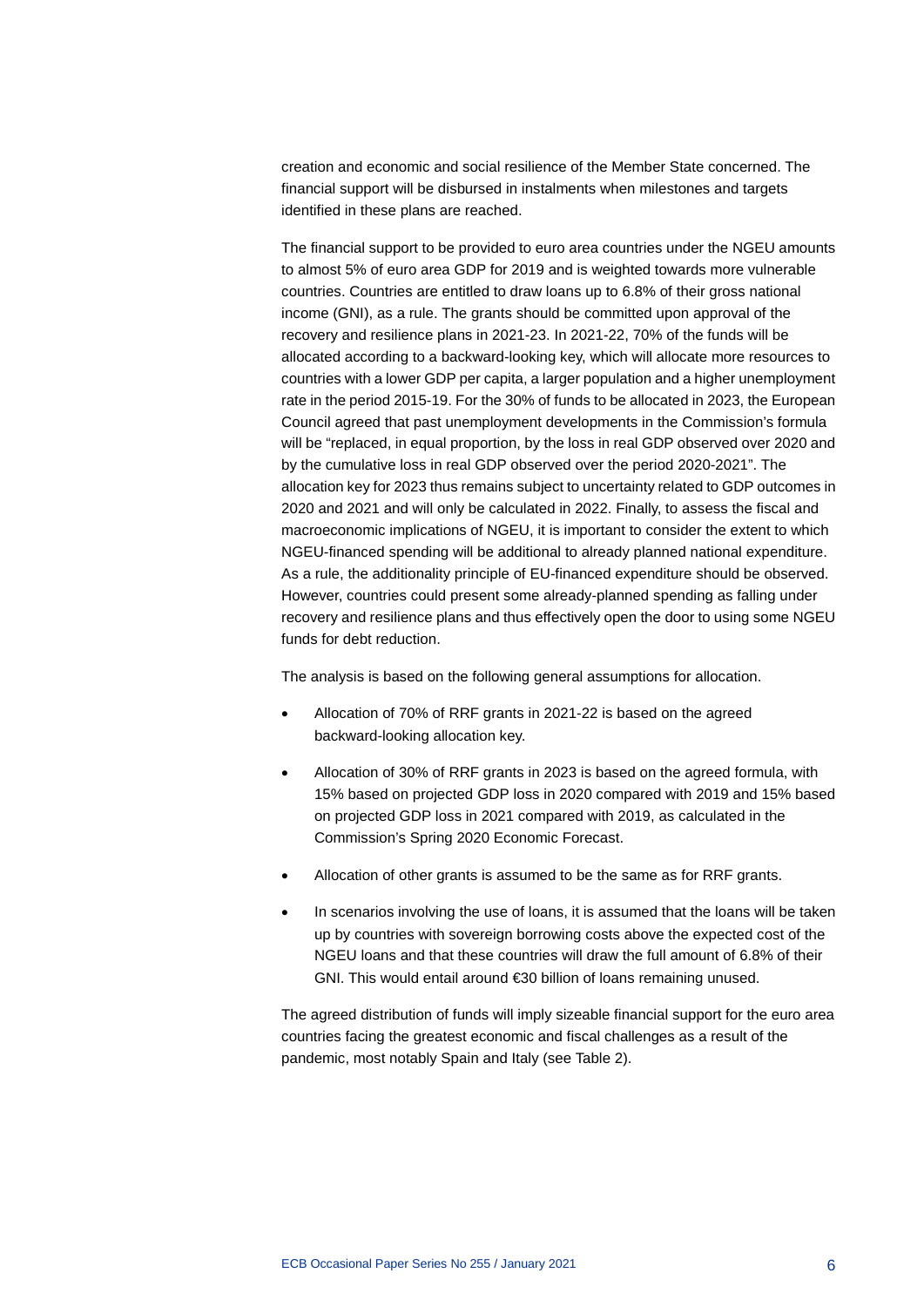### **Table 2**

### Expected disbursement of NGEU funds

(EUR billions; current prices)

|               | 2021           | 2022           | 2023           | 2024         | 2025         | 2026           | 2021-26      |
|---------------|----------------|----------------|----------------|--------------|--------------|----------------|--------------|
| <b>Grants</b> |                |                |                |              |              |                |              |
| Euro area     | 25             | 48             | 73             | 86           | 62           | 34             | 328          |
| Germany       | 2              | $\overline{4}$ | $\overline{7}$ | 8            | 6            | $\overline{4}$ | 31           |
| <b>Spain</b>  | 6              | 12             | 18             | 21           | 15           | 8              | 80           |
| <b>France</b> | 3              | 6              | 10             | 12           | 9            | $\sqrt{5}$     | 45           |
| <b>Italy</b>  | $\overline{7}$ | 13             | 20             | 23           | 17           | 9              | 89           |
| Loans         |                |                |                |              |              |                |              |
| Euro area     | 39             | 72             | 66             | 59           | 26           | $\mathbf 0$    | 263          |
| Germany       | $\mathbf 0$    | $\mathbf 0$    | $\mathbf 0$    | $\mathbf{0}$ | $\mathbf{0}$ | $\mathbf 0$    | $\mathbf{0}$ |
| <b>Spain</b>  | 13             | 24             | 22             | 20           | 9            | $\mathbf 0$    | 88           |
| <b>France</b> | $\mathbf{0}$   | $\mathbf{0}$   | $\mathbf 0$    | $\mathbf{0}$ | $\mathbf{0}$ | $\mathbf 0$    | $\mathbf{0}$ |
| <b>Italy</b>  | 19             | 35             | 32             | 29           | 13           | $\mathbf 0$    | 127          |

Sources: European Council conclusions of 21 July 2020; European Commission and own estimates.

The timing of the fiscal support is subject to even larger uncertainty. While all loan agreements and grant commitments should be concluded by the end of 2023, it is not clear how quickly countries will be able to use the funds for investment or other eligible spending. It will likely take longer to identify and implement suitable investment projects. The Council agreement only stipulates that all funds should be disbursed by the end of 2026. Since the recovery and resilience plans are not yet available and the 2021 draft budgetary plans generally do not contain comprehensive and homogeneous information about the uptake of NGEU funds, our analysis relies on the expected disbursement profiles published by the European Commission in the context of its original NGEU proposal.<sup>[3](#page-7-0)</sup> We assume that loan and grant disbursements will follow loan agreements and grant commitments in the euro area and in individual countries with the same delay that was assumed in the Commission proposal for the EU as a whole. The disbursements of NGEU funds are used as a proxy for the national spending financed by these funds. This is a conservative assumption because the disbursements may follow actual spending with a delay. Historical experience suggests that low absorption capacity in some countries may lead to delays compared with the assumed disbursement profile (see European Court of Auditors, 2020).

<span id="page-7-0"></span>See ["The EU budget powering the recovery plan for Europe",](https://eur-lex.europa.eu/legal-content/EN/TXT/?uri=COM:2020:442:FIN) Communication from the Commission to the European Parliament, the European Council, the Council, the European Economic and Social Committee and the Committee of the Regions, COM/2020/442 final.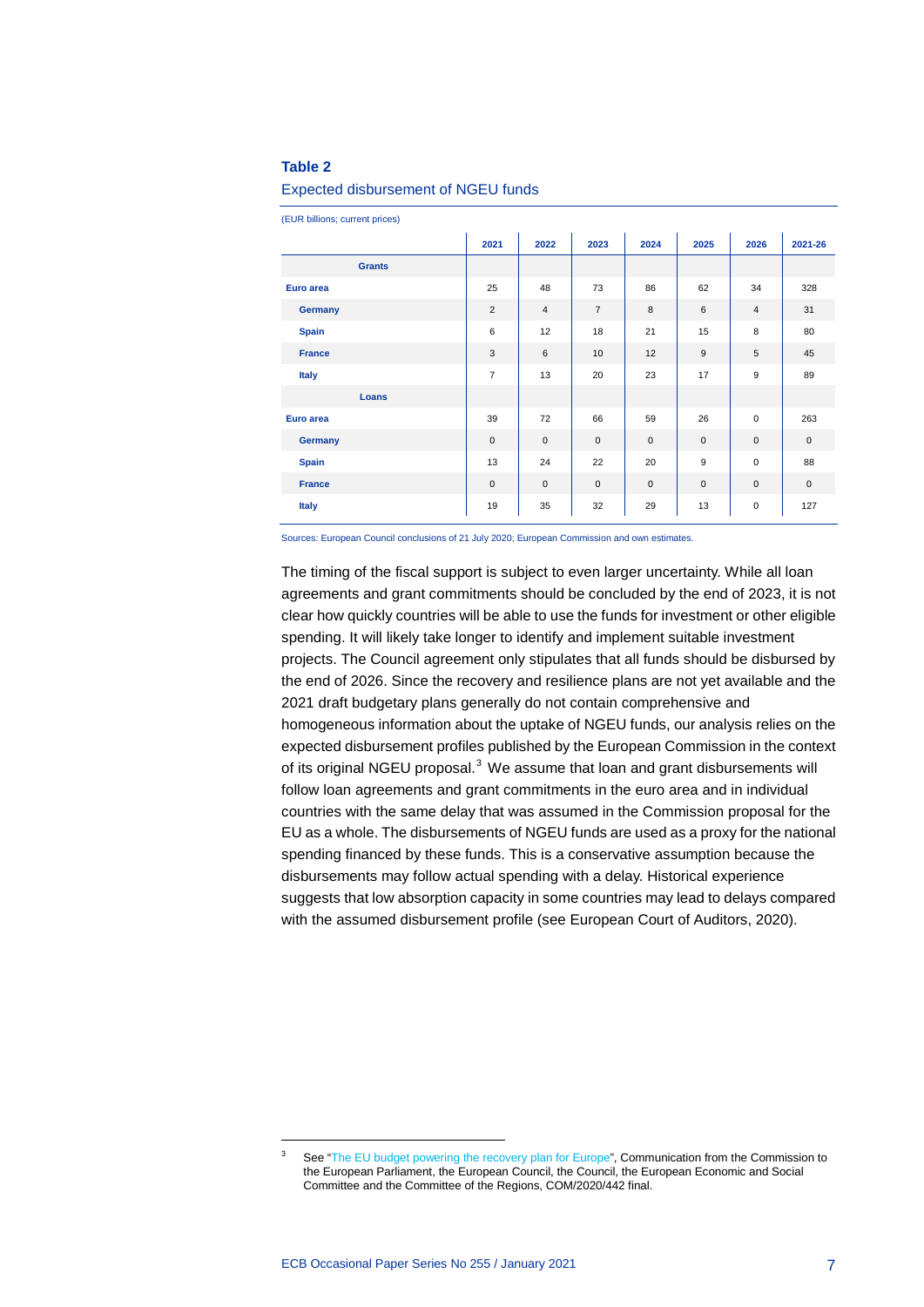# 3 Simulations with the EAGLE model

<span id="page-8-0"></span>This section provides simulations using the EAGLE model – a micro-founded multi-country DSGE model. The model features nominal price and wage rigidities, capital accumulation and international trade in goods and bonds, which makes it particularly suited to account for cross-border spillovers.<sup>[4](#page-8-1)</sup> All regions trade with each other by exchanging intermediate goods, with estimates of bilateral trade flows based on recent historical averages. The model also features a rich fiscal block, which includes public investment that contributes to a productive public capital stock.<sup>[5](#page-8-2)</sup>

### **Chart 1**

-

### NGEU transfers, EU debt and EU tax



### Note: EU debt refers to the part of the NGEU grants budget that applies to the euro area.

The calibration used for these simulations has been specifically chosen to fit the modalities of the NGEU. First, the model is calibrated with the euro area split into five blocks – Germany, Spain, France, Italy and the rest of the euro area $6 6 -$  while the sixth block covers the rest of the world.<sup>[7](#page-8-4)</sup> This allows heterogeneous country allocation of NGEU funds among the largest euro area countries (see Chart 1a) and spillovers across countries to be taken into account. Second, the model has been adapted to include an entity that pays out grants to Member States and runs up a debt to finance them, which represents the part of the NGEU budget that applies to the euro area (hereinafter referred to as the EU budget). The EU loans to cover the grants, including

<span id="page-8-1"></span><sup>4</sup> For a description of the EAGLE model, see Gomes, S. et al. (2012). The calibration of price and wage rigidities is based on the European Commission, see Albonico, A. et al. (2019).

<span id="page-8-2"></span><sup>5</sup> See Clancy, D. et al. (2016) for an EAGLE model with productive public capital, following Leeper, E.M. et al. (2010).

<span id="page-8-3"></span> $6$  All simulations have been run with all six blocks. The results for the "rest of the euro area" block (usually close to the euro area average) and some of the individual country results have not been shown for chart clarity.

<span id="page-8-4"></span>For more details on the specification and calibration of this version of EAGLE, see Alloza, M. et al. (2020).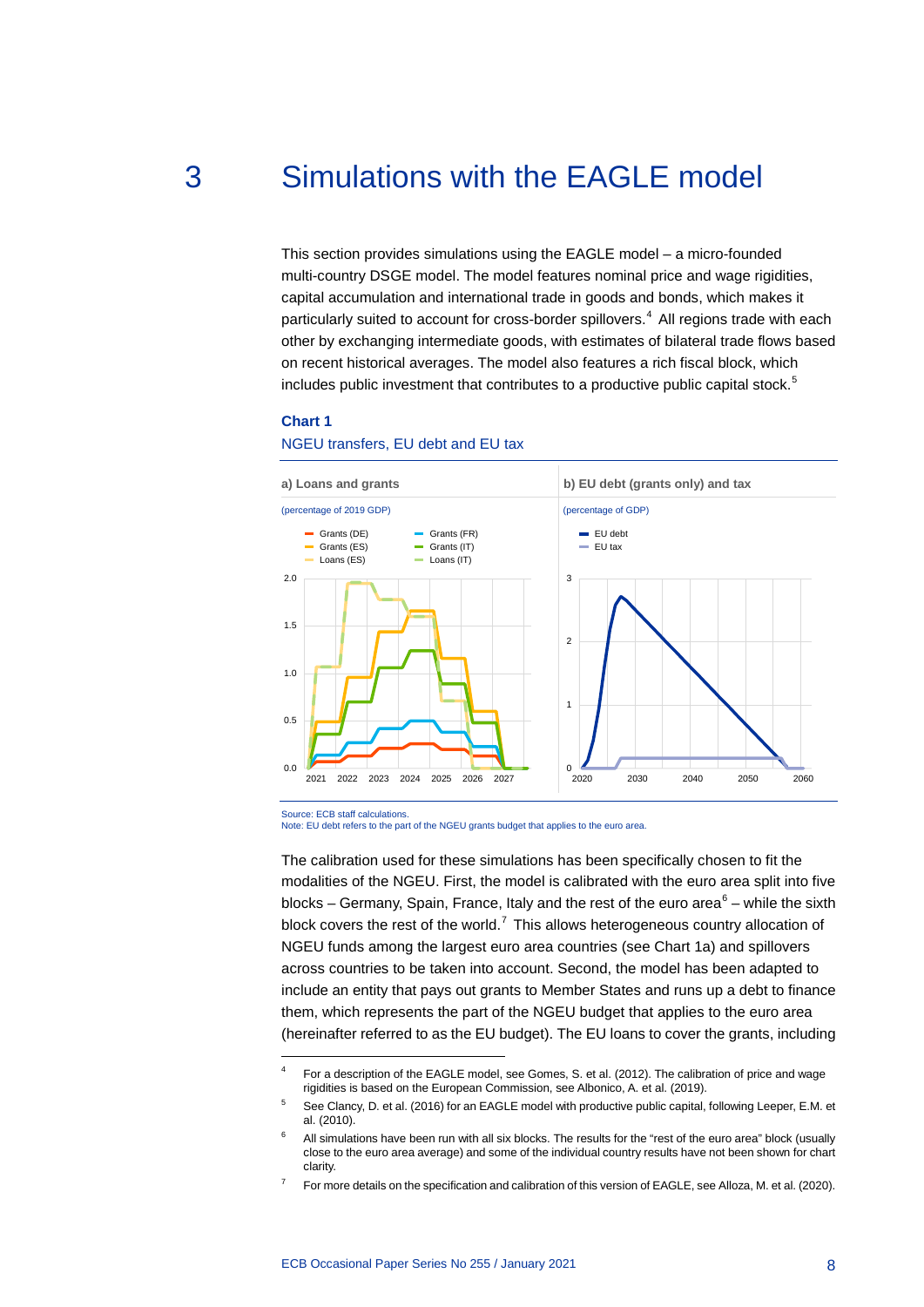interest, are assumed to be repaid by an indirect tax levied uniformly for 30 years across the European blocks in the model, representing an EU tax (see Chart 1b). $8$ This extension allows NGEU grants to be modelled differently from NGEU loans, which are added to the national debt and subsequently repaid through national (lump sum) taxes.

The scenarios presented below are intended to assess the implications of different possible uses of NGEU funds and should not be interpreted as projections. The reference scenario assumes full use of the NGEU loans and grants for productive public investment. This implies a strong increase in public investment across the euro area within two years, with the public investment-to-GDP ratio more than doubling in the countries taking up NGEU loans (see Chart 2a). Such a rapid scaling-up of public investment will place high demands on the institutional capacity of countries to ensure the successful selection and execution of investment projects. The fact that the disbursement of the structural and investment funds from the 2014-2020 EU budget has been strongly backloaded (see Chart 2b) will pose an additional challenge. These funds can still be spent within two years of the end of the budget, which would imply an overlap with the first two years of NGEU.

### **Chart 2**

<span id="page-9-0"></span>-

### Public investment, NGEU funds, absorption EU funds



**a) Public investment in 2019, NGEU loans and b) Absorption of European structural and** 

Source: European Commission and ECB staff calculations.

Note: Absorption of European structural and investment funds (ESIF) until mid-2020.

The first alternative scenario assumes that NGEU funds are used for fiscal transfers instead of investment. Since the transfers are made to the general population – instead of being targeted at hand-to-mouth consumers – they have the lowest stimulating effect of the fiscal instruments in EAGLE. In the second alternative scenario, NGEU funds are used to reduce (in the case of grants) or replace (in the

This reflects the European Council's decision to explore a number of indirect taxes (e.g. carbon border tax, digital tax) as possible new EU own resources to finance the NGEU package.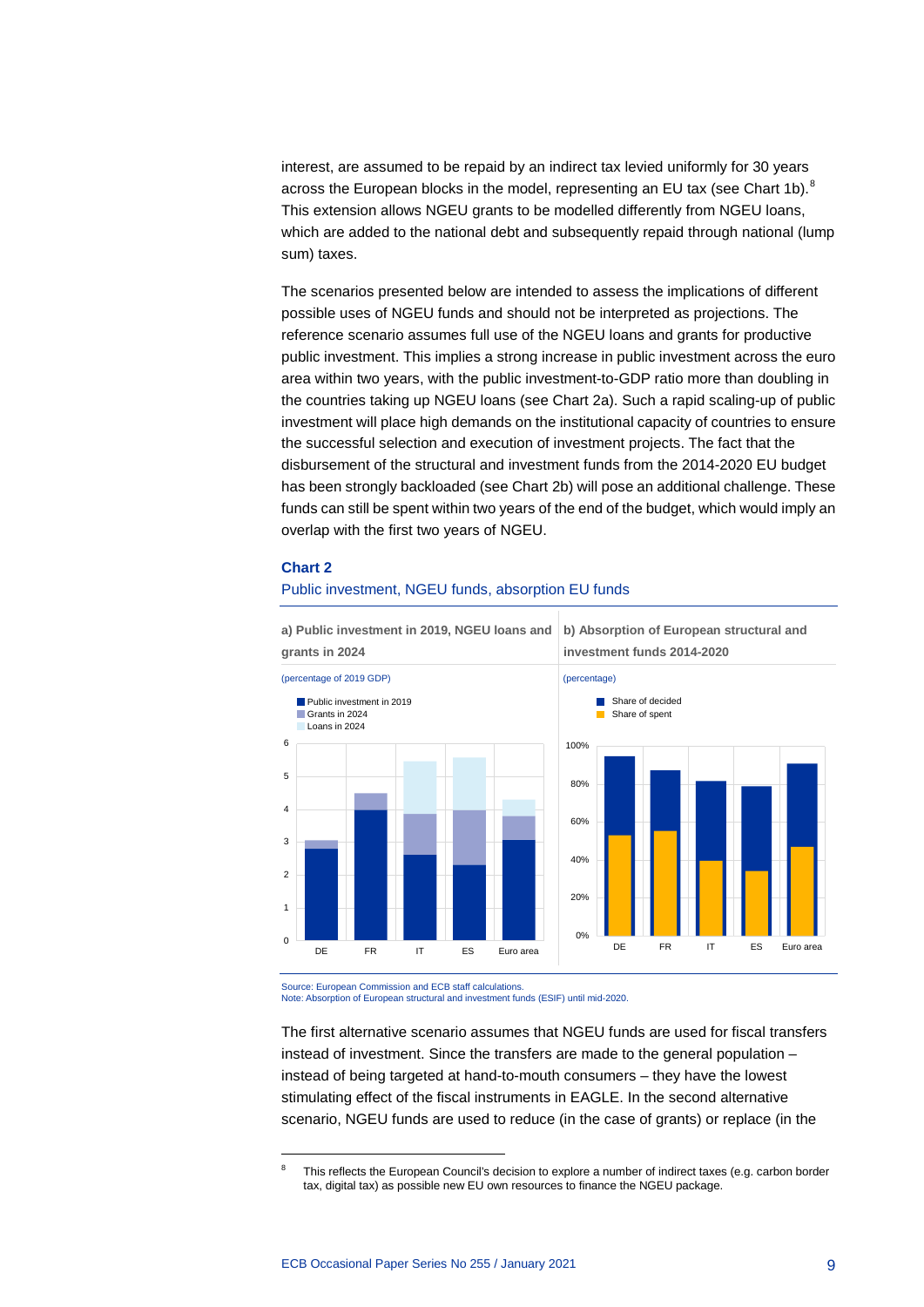case of loans) national government debt, instead of being used for additional fiscal spending. Finally, the EAGLE results are compared with those of other modelling tools in Section 4.

All scenarios assume a binding effective lower bound for monetary policy for the first three years. Euro area countries share a common nominal exchange rate and a common nominal interest rate. The central bank sets the euro area short-term nominal interest rate, according to a standard Taylor-type rule, by reacting to euro area consumer price inflation and real activity. During the first three years of the simulations, the monetary policy rule is switched off, i.e. the common interest rate does not change in response to the implied changes in macroeconomic developments. Subsequently, monetary policy follows the Taylor rule.

In all simulations, the fiscal stimulus exactly matches the NGEU funds received. $9$  The (debt-based) fiscal rule is switched off during the period in which NGEU funds are received (five years for loans and six years for grants).<sup>[10](#page-10-2)</sup> Afterwards, the stability of the government debt-to-GDP ratio is ensured via an endogenous reaction in non-distortionary taxes to deviations of the debt ratio from its steady-state value. The EU debt is repaid through a uniform indirect tax increase over 30 years, starting in 2028.

### <span id="page-10-0"></span>3.1 Reference scenario: NGEU funds used for productive government investment

Using all the grants and loans for productive public investment leads to a large increase in output that is sustained beyond the horizon of NGEU. This simulation, which assumes that all NGEU funds are used for productive public investment (without delays), reflects the maximum possible macroeconomic impact that the NGEU instrument could have. In the short term, public investment boosts demand for final goods and, in turn, demand for labour and capital. This lifts labour income and returns on the private capital stock, which in turn stimulates domestic consumption and investment (see Chart 3). Over a longer-term horizon, public investment boosts the productivity of the domestic economy through the build-up of the government capital stock.<sup>[11](#page-10-3)</sup> Since the public capital stock is modelled in EAGLE as a separate factor in the production function of intermediate goods, increasing it amplifies the productivity of private capital. As a result, domestic output features a persistent increase, which for the euro area for grants and loans combined peaks at around 1.5% of GDP in 2025. At the same time, the increase in public capital reduces firms' marginal costs, thereby

<span id="page-10-2"></span><span id="page-10-1"></span>In EAGLE, other expenditures and tax rates are assumed to follow an autoregressive process.

 $10$  The debt-to-GDP ratio returns to its initial steady-state value, which is calibrated to current debt ratios, rather than to the 60% of GDP reference value in the Stability and Growth Pact (SGP). Accordingly, the results here should be interpreted as the deviation from a fiscal policy without the NGEU, and not necessarily as an SGP-compliant debt path.

<span id="page-10-3"></span><sup>&</sup>lt;sup>11</sup> The output elasticity of public capital is set at 0.1, as is common in this set of models and in line with empirical estimates of production function output elasticities (see De Jong, J. et al. (2017)). If the inclusion of climate change-related goals in the NGEU package leads to a replacement of brown with green capital, which increases the depreciation rate of public capital, the elasticity would be lower.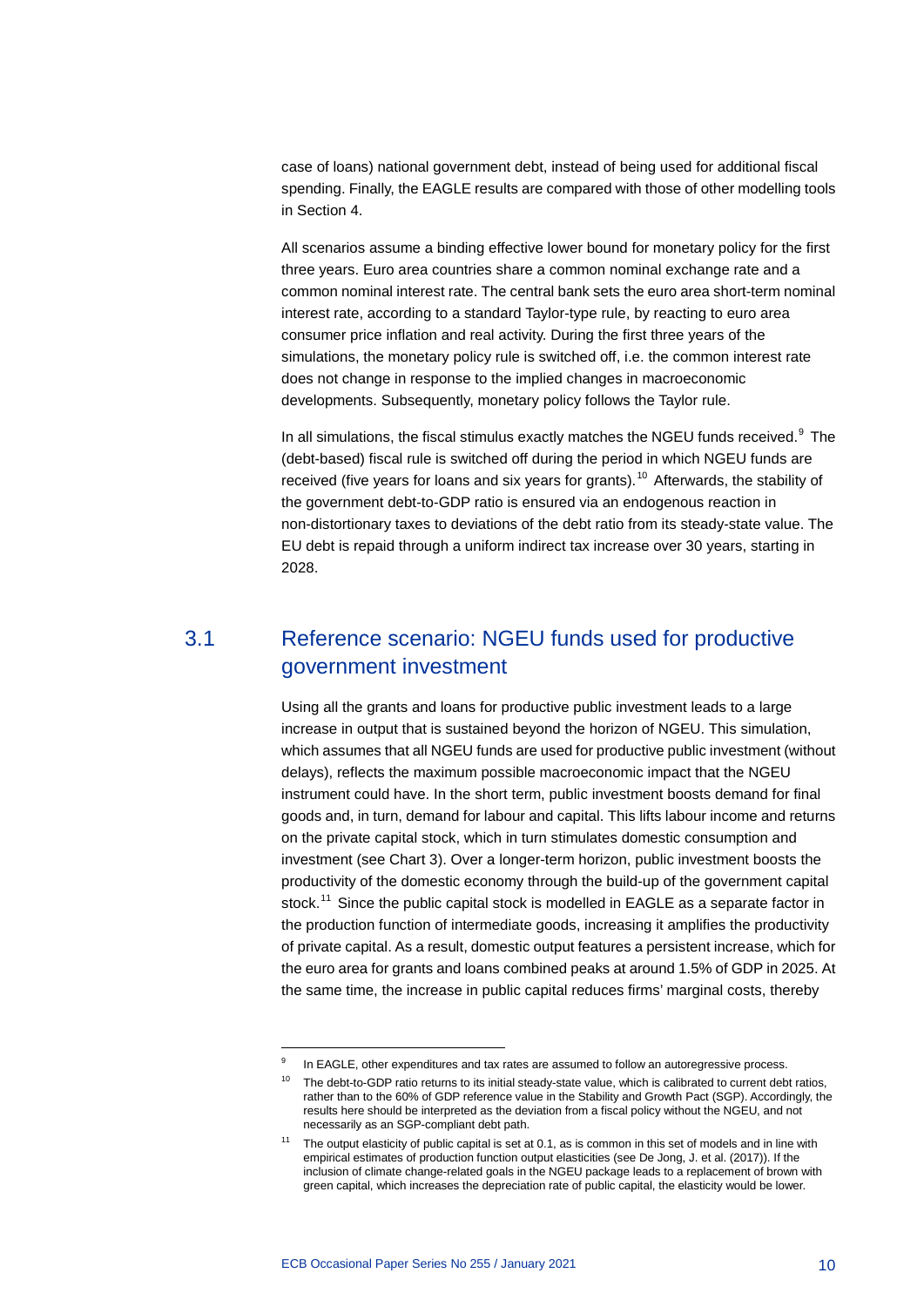reducing inflation (and inflation expectations).<sup>[12](#page-11-1)</sup> The total effect on inflation is determined by the interplay between the short-term demand effect and the longer-term disinflationary effect, with the relative importance depending on the degree of flexibility of price adjustment.<sup>[13](#page-11-2)</sup>

The impact of grants is larger than that of loans. NGEU loans are larger and more frontloaded than grants in the two large countries assumed to take them up (Spain and Italy), and accordingly boost output more. However, grants have a larger impact on output per euro in the four largest countries and in the euro area as a whole, and in the euro area as a whole. One reason is that grants and loans have different fiscal implications, as the former are not included in the national debt whereas the latter are. Using grants to finance public investment leads to a fall in the debt-to-GDP ratio on account of the positive denominator effect. This creates fiscal space that allows for additional stimulus once the NGEU funds have been received. The opposite holds for loans, as the positive denominator effect does not fully compensate for the direct impact of the loans on national debt. The increase in the government debt ratio leads to a crowding-out of private investment and creates a need for fiscal consolidation after the NGEU disbursement horizon. Another reason for the smaller output effect of loans versus grants is that loans are only taken up by a subset of Member States. As the country allocation of grants is more widespread, the fiscal stimulus financed by grants has larger spillover effects than the stimulus financed by loans.

### <span id="page-11-0"></span>3.2 Alternative scenario 1: NGEU funds used for fiscal transfers

Using the NGEU funds for transfers is associated with a much smaller boost to output than for productive public investment. This simulation assumes the NGEU-funded fiscal transfers are not specifically targeted at cash-constrained consumers, which implies a low stimulating effect (see Chart 4). Instead of increasing by 1.5% of euro area GDP in 2025, as in the reference scenario, domestic output increases by a mere 0.25% of GDP for grants and loans combined. Since transfers have no positive impact on the productive capacity of the economy, besides relatively small short-lived demand effects, the impact on output is not only much more muted but also less persistent than in the reference scenario. The positive effect on output is larger for grants than for loans, with the same driving forces as in the reference scenario.

<span id="page-11-2"></span><span id="page-11-1"></span><sup>12</sup> For the price effects of productive government spending on private sector productivity in a small DSGE model, see Di Giorgio, G. et al. (2018).

In an empirical estimate of fiscal policy at the effective lower bound, the strength of the supply-side effect of public investment is found to be related to the timing of the finalisation of the investment (see Bonam, D. et al. (2020)). The effect of government investment on prices is also found to be related to its impact on relative sectoral productivity in the tradeable versus non-tradeable sectors (see Galstyan V. and Lane, P. (2009)).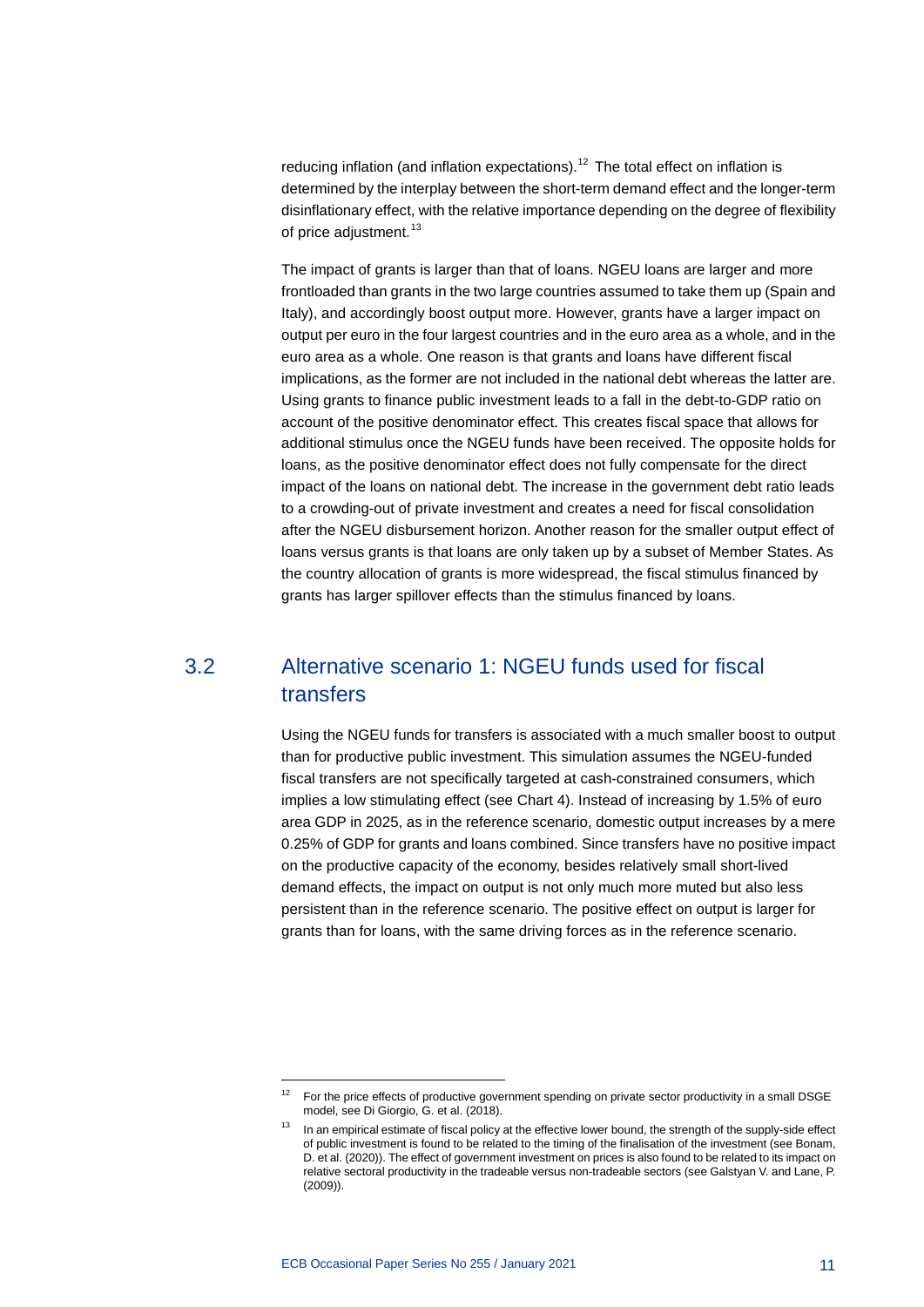### **Chart 3** Reference scenario for grants (left-panels) and loans (right-panels)

(percentage difference from steady-state; inflation and government debt-to-GDP ratio: annualised percentage point difference)



Source: ECB staff calculations using EAGLE.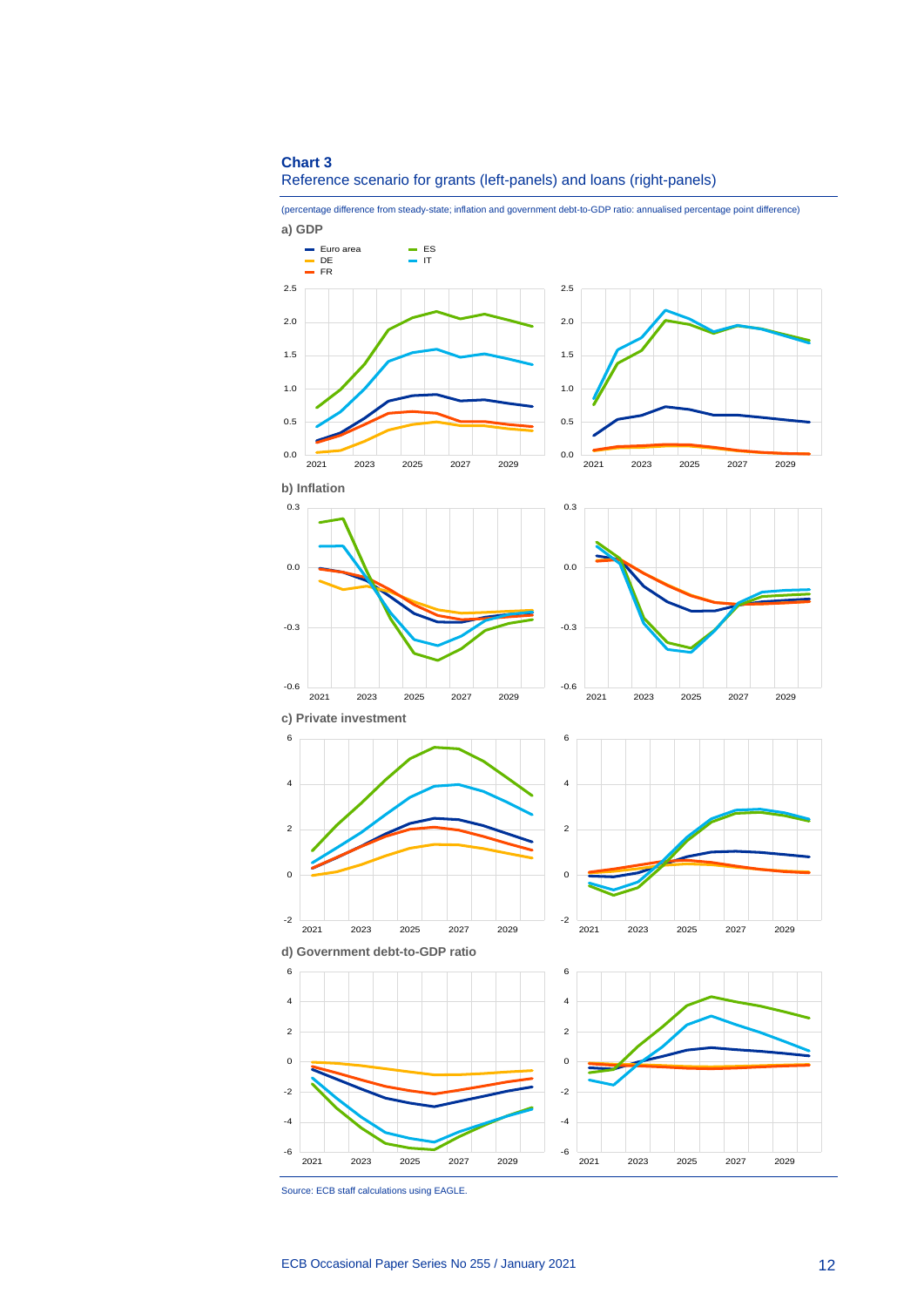### **Chart 4** Fiscal transfer scenario for grants (left-panels) and loans (right-panels)



2021 2023 2025 2027 2029 -6 -4 -2 0 2 4 2021 2023 2025 2027 2029

6

Source: ECB staff calculations using EAGLE.

-6 -4 -2 0 2 4 6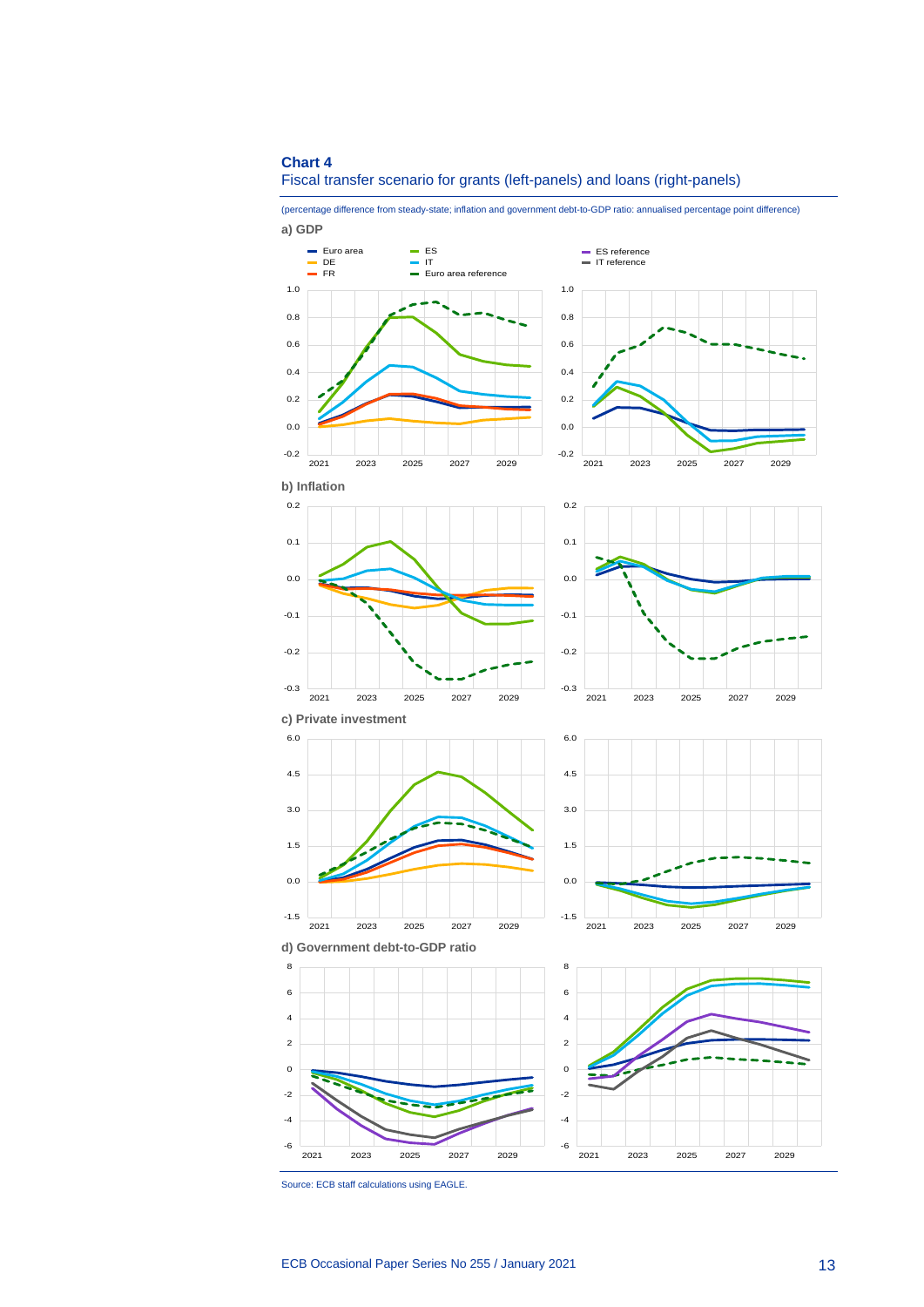### 3.3 Alternative scenario 2: NGEU funds used for debt replacement and debt repayment

<span id="page-14-0"></span>NGEU funds could be used to reduce existing debt or its interest payments instead of financing additional government spending. This simulation assumes that the NGEU loans are used to replace existing government debt and the NGEU grants are used to repay existing government debt. Since EU debt is assumed to have no sovereign risk premium, using NGEU funds in this way should allow high-debt countries to benefit from lower financing costs. To simulate this scenario, the model is extended with a country risk premium on government bonds for high-debt countries.<sup>[14](#page-14-1)</sup>

Using NGEU loans to replace outstanding government debt has a small but persistent positive effect on output. Through a reduction in the financing costs for the private sector, swapping outstanding government debt with NGEU loans has a positive effect on output that would be sustained for the duration of the loans (see Chart 5 right-panels). However, the effective reduction in the risk premium of a loan-for-debt swap is very limited in terms of size, as the NGEU loans (almost 7% of GDP for Spain and Italy) account for only a small share of the total debt of these countries.<sup>[15](#page-14-2)</sup> The effects on output are therefore small compared with the effect of an increase in public investment. Compared to the use of NGEU funds for fiscal transfers, the magnitude of the output effect of a loan-for-debt swap is similar, but more persistent.

When high-debt countries use grants to repay existing debt (while the other countries use them for public investment), the effect on output is considerably higher than for loans (see Chart 5 left-panels). High-debt countries benefit not only from the reduction in their sovereign risk premium, but also from the positive spillover effects of the investment stimulus in the other countries. The higher output originating from spillovers brings an additional reduction in the debt-to-GDP ratio through the denominator effect, thus somewhat supporting the reduction in the risk premium. The combined output effect of using NGEU funds for debt repayment and replacement in high-debt countries and for public investment in low-debt counties peaks at around 0.5% of GDP for the euro area as a whole.

<span id="page-14-1"></span>Consistent with the assumptions on the distribution of NGEU funds, of the four largest euro area countries, Spain and Italy are considered to be high-debt countries. The modelling of the risk premium is based on Burriel, P. et al. (2020).

<span id="page-14-2"></span><sup>15</sup> For illustration: with a government debt-to-GDP ratio of 100% and a risk premium of 400 basis points, replacing 7% of GDP in sovereign debt with loans represents a direct effective reduction of the average risk premium of 28 basis points (0.07\*400). In addition, a small reduction in the overall risk premium could be expected owing to the downward shift in the debt-to-GDP ratio.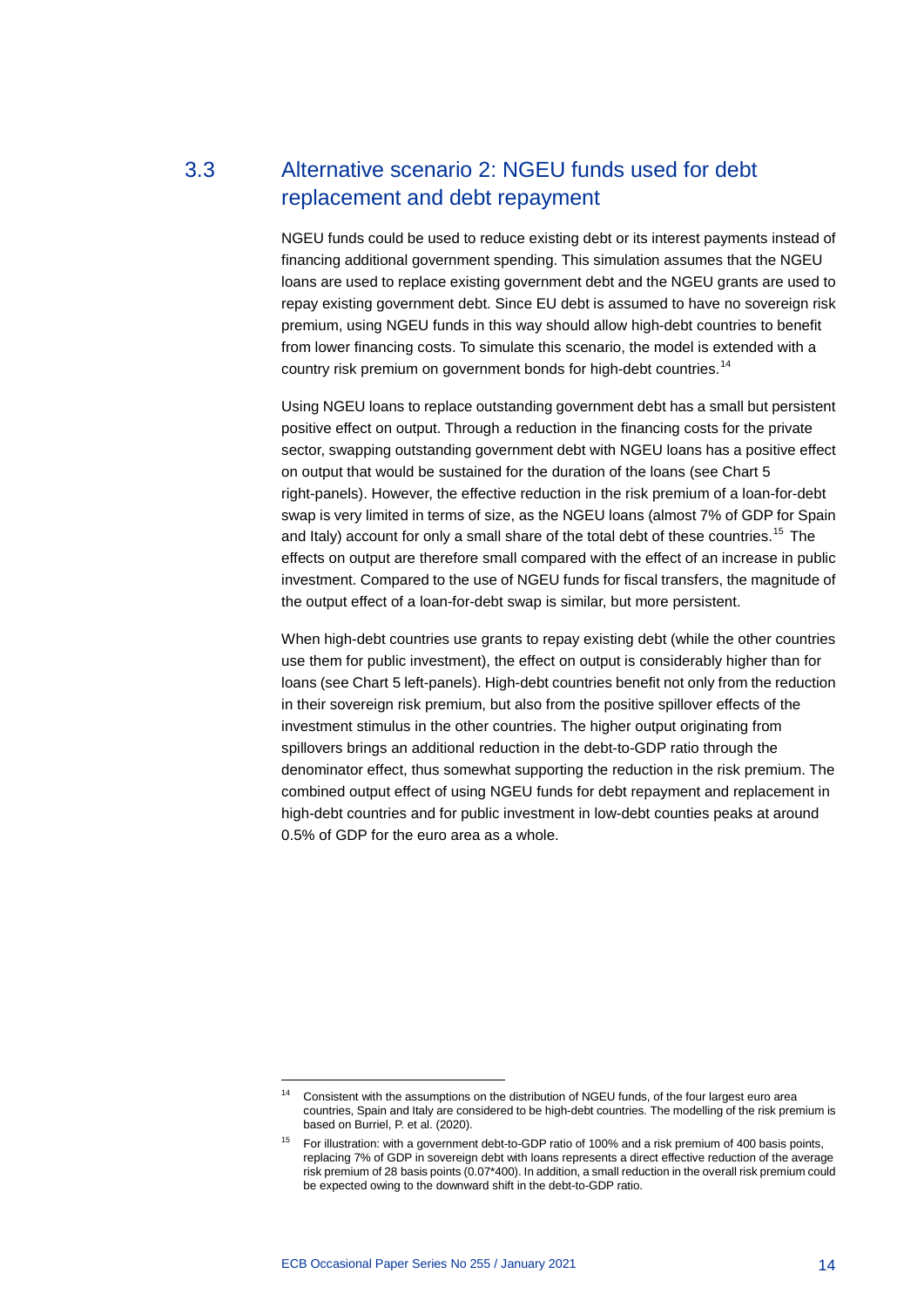### **Chart 5**



(percentage difference from steady-state; government debt-to-GDP ratio: annualised percentage point difference)



-10

2021 2023 2025 2027 2029

Source: ECB staff calculations using EAGLE.

2021 2023 2025 2027 2029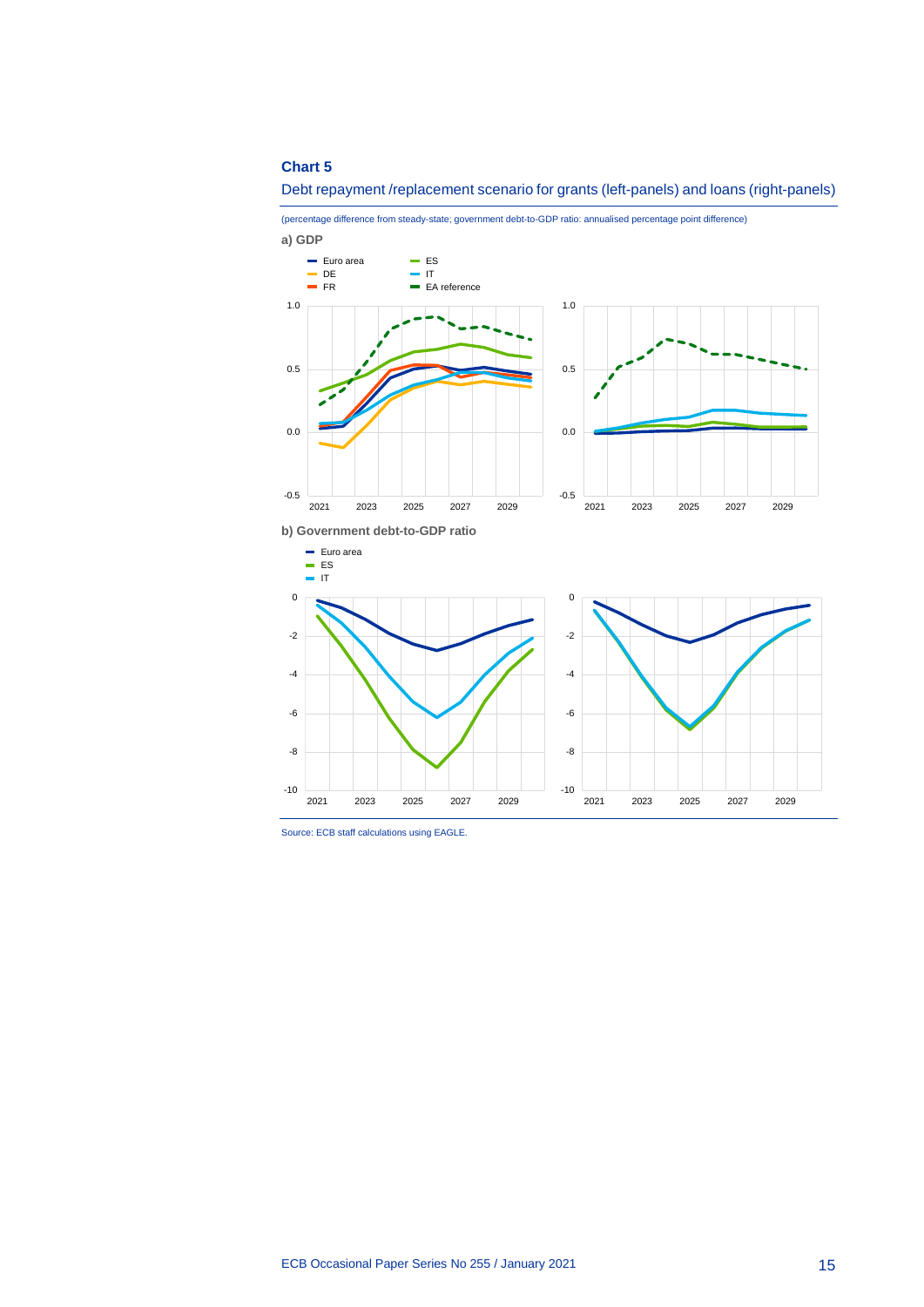# 4 Comparison with other models

<span id="page-16-0"></span>This section provides a complementary analysis of the simulations presented above with additional models.<sup>[16](#page-16-1)</sup> Most notably, it includes macroeconomic simulations produced using the semi-structural model ECB-BASE and BMEs. The former is a large-scale model of the euro area that serves as a blueprint for a new ECB multi-country semi-structural model, which is intended to become a workhorse model for forecasting and policy simulations at the ECB. In general, ECB-BASE attempts to combine a good empirical data fit with a solid structural specification.<sup>[17](#page-16-2)</sup> In addition, it contains a rich representation of the government sector, including the presence of government investment, which is crucial for the analysis in this paper. The BMEs, in turn, summarise the effects of changes in assumptions (including fiscal assumptions) on macroeconomic variables. Although developed in the context of the Eurosystem and ECB projections, they have frequently been used to assess policy initiatives. The major strength of the BMEs is that they incorporate country-specific expertise from the models of national central banks in a simple form.<sup>[18](#page-16-3)</sup> At the same time, the simplicity of BMEs also constitutes a shortcoming for this exercise. In particular BMEs are mainly useful for assessing small shocks (given the linear approximation around the baseline) and their short or medium-term effects (given that the elasticities are limited to 12 quarterly periods).<sup>[19](#page-16-4)</sup>

All three tools confirm the boost to real output for the NGEU horizon. $^{20}$  $^{20}$  $^{20}$  According to all three tools, the additional government investment will have significant effects on output, in particular in 2021-25 (see Chart 6a). Concretely, the additional spending associated with the recovery instrument is expected to lift real output in the euro area by around 1.5% of GDP by 2025 (see Annex A for additional variables).<sup>[21](#page-16-6)</sup>

<span id="page-16-1"></span><sup>&</sup>lt;sup>16</sup> The European Commission (2020a and 2020b) analyses the macroeconomic effects of NGEU using the QUEST-model. These simulations differ in a number of assumptions, e.g. with regard to the time profile of the disbursements of the funds, and present the results for (groups of) EU countries rather than individual euro area countries, but they also show that effective use of the funds has a significant impact on output.

<span id="page-16-2"></span><sup>&</sup>lt;sup>17</sup> The ECB-BASE model is described in detail in Angelini, E. et al. (2019).

<span id="page-16-3"></span><sup>&</sup>lt;sup>18</sup> BMEs and their advantages and limitations are discussed more in detail in European Central Bank (2016).

<span id="page-16-4"></span><sup>&</sup>lt;sup>19</sup> To overcome the three-year horizon limitation, the BME-based simulations in this note are constructed by conducting a sequence of one-period shocks, the impulse response functions (IRFs) of which are then aggregated. The linear nature of the tool implies additivity of IRFs and hence makes the aggregation feasible. Still, the length of IRFs, limited to three years, makes the tool unsuitable for assessing any long-run effects.

<span id="page-16-5"></span><sup>&</sup>lt;sup>20</sup> For the EAGLE simulations, the use of NGEU funds for investment is simulated separately for loans and grants, as in the reference scenario, but simultaneously to model their combined impact. In the ECB-BASE model and the BMEs a debt-financed public investment shock of the total envelope is simulated for the euro area and for the individual countries respectively.

<span id="page-16-6"></span> $21$  The results of a simulation of the output effects for Spain using the Banco de España's Quarterly Macroeconomic Model also show a more adverse impact when NGEU grants are used to finance current expenditure instead of public investment.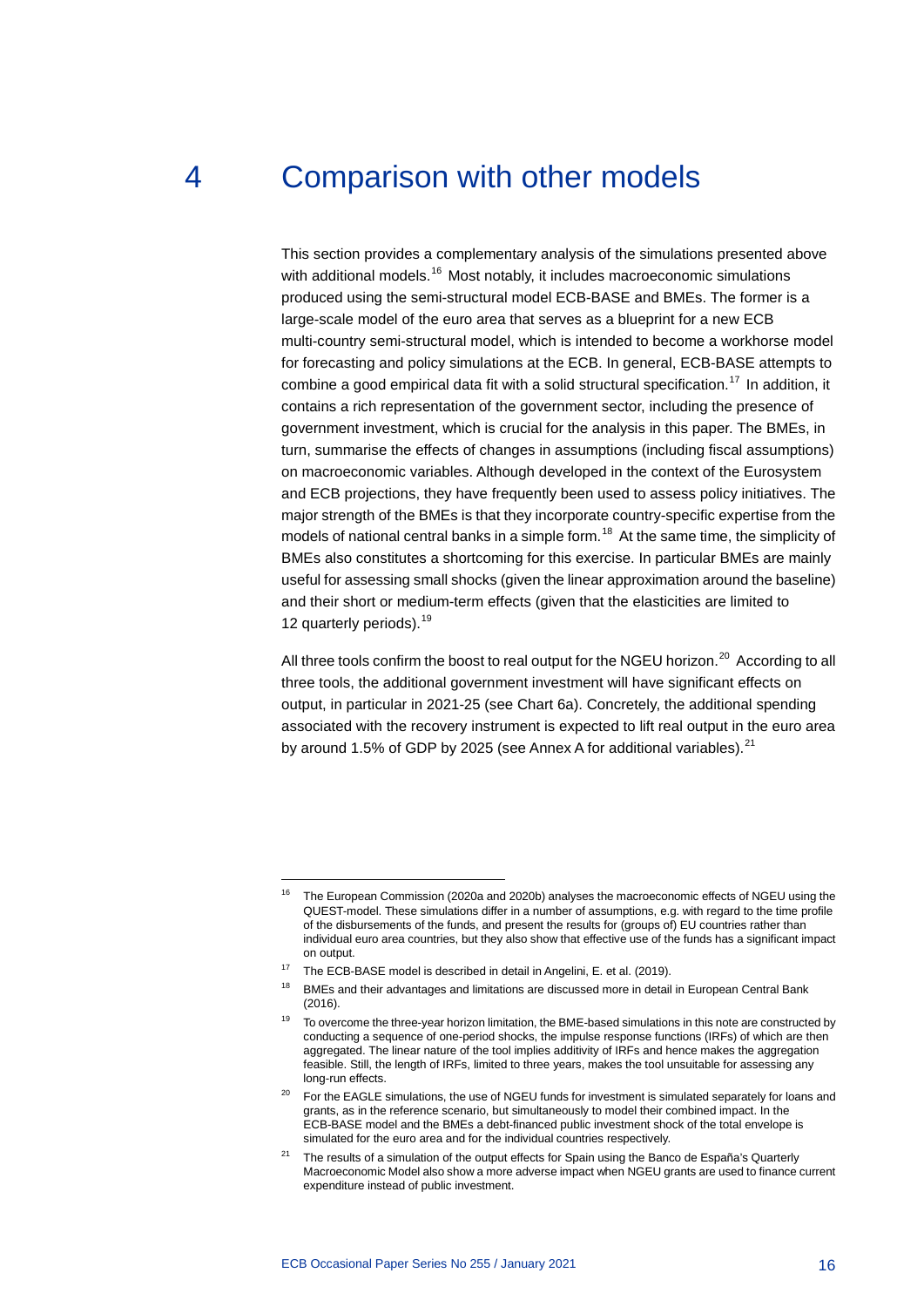### **Chart 6**





The main differences arise from the specific characteristics of the tools. In particular, long-run output effects are the strongest according to EAGLE. This is attributable to the high productivity of government investment, which is akin to government investment establishing an infrastructure network or digital network that magnifies the productivity of the total private capital stock. In ECB-BASE, the government investment is effectively as productive as private investment, which results in less pronounced long-run effects compared with EAGLE. A limitation of BMEs is that they do not feature any long-run effects and thus do not incorporate supply-side effects by construction. An implication of the different strength of supply-side effects is that ECB-BASE and BMEs, unlike EAGLE, do not feature a large deflationary impact in the medium-term (see Chart 6b). Moreover, both tools are backward-looking and do not reflect downward pressures on inflation in the future, which also has implications for the short run. This stands in contrast to EAGLE, which is a forward-looking tool and one in which expectations play a major role in determining current inflation.<sup>[22](#page-17-0)</sup> In addition, the large country heterogeneity in the disbursement of NGEU funds means that the inflation and output effects are sensitive to spillovers, including the substitutability between traded and non-traded goods and between domestic tradable goods and imported goods. These effects are captured to a greater extent in the multi-country EAGLE simulations than in the other tools.

Source: ECB staff calculations using EAGLE, ECB-BASE and BMEs.

<span id="page-17-0"></span><sup>&</sup>lt;sup>22</sup> Not captured in EAGLE is a possible decline of the term-premium as a result of the deflationary pressures from the use of loans and grants in the reference scenario, which could add to the positive demand effect.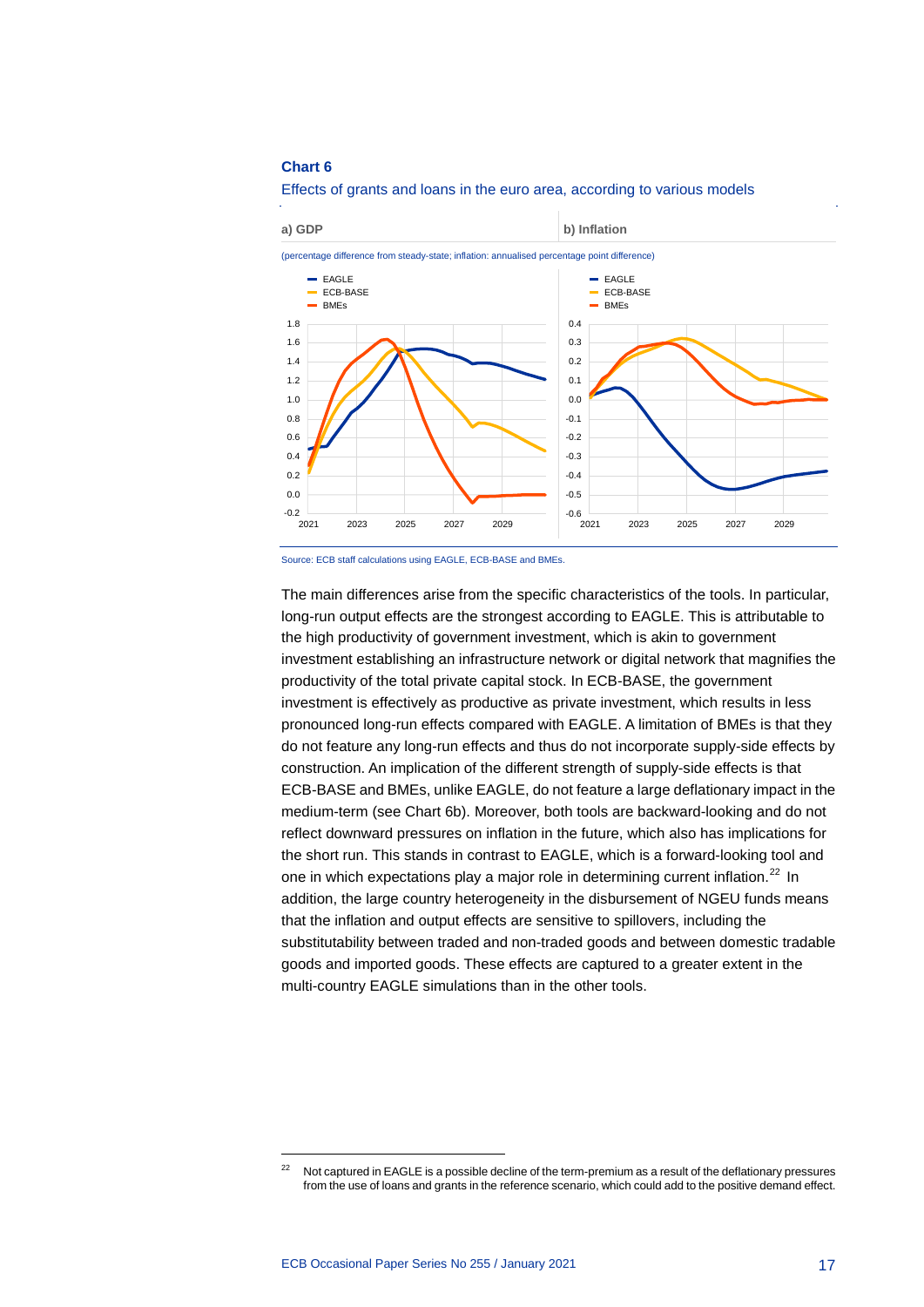# 5 Conclusions

<span id="page-18-0"></span>The agreement in the European Council to establish the NGEU instrument as a European response to the economic fallout from the COVID-19 pandemic offers the possibility for a sizeable increase in output growth and economic resilience.

The NGEU loans and grants that are earmarked for euro area countries amount to almost 5% of euro area GDP, with a higher share of the funds earmarked for vulnerable countries.

Using NGEU for public investment could increase real output in the euro area by around 1.5% of GDP over the medium term. The magnitude and persistence of this positive output effect depend crucially on the use of the funds for productive public investment projects. However, the magnitude of the NGEU-funded stimulus will, in many countries, challenge the institutional capacity to select and execute viable projects.

Alternative uses of NGEU funds have smaller positive effects than their allocation to productive investment. Using the funds to increase fiscal transfers would mean that the potential positive medium-term output effects are relinquished and would adversely affect the public debt outlook.

If high-debt countries have limited capacity to absorb NGEU funds for investment, the next best option would be to use grants to reduce debt or replace debt with NGEU loans with lower interest payments. In that case, output in high-debt countries would still increase, driven by positive spillover effects from investment in less-indebted countries and by positive effects from reductions in sovereign risk premia.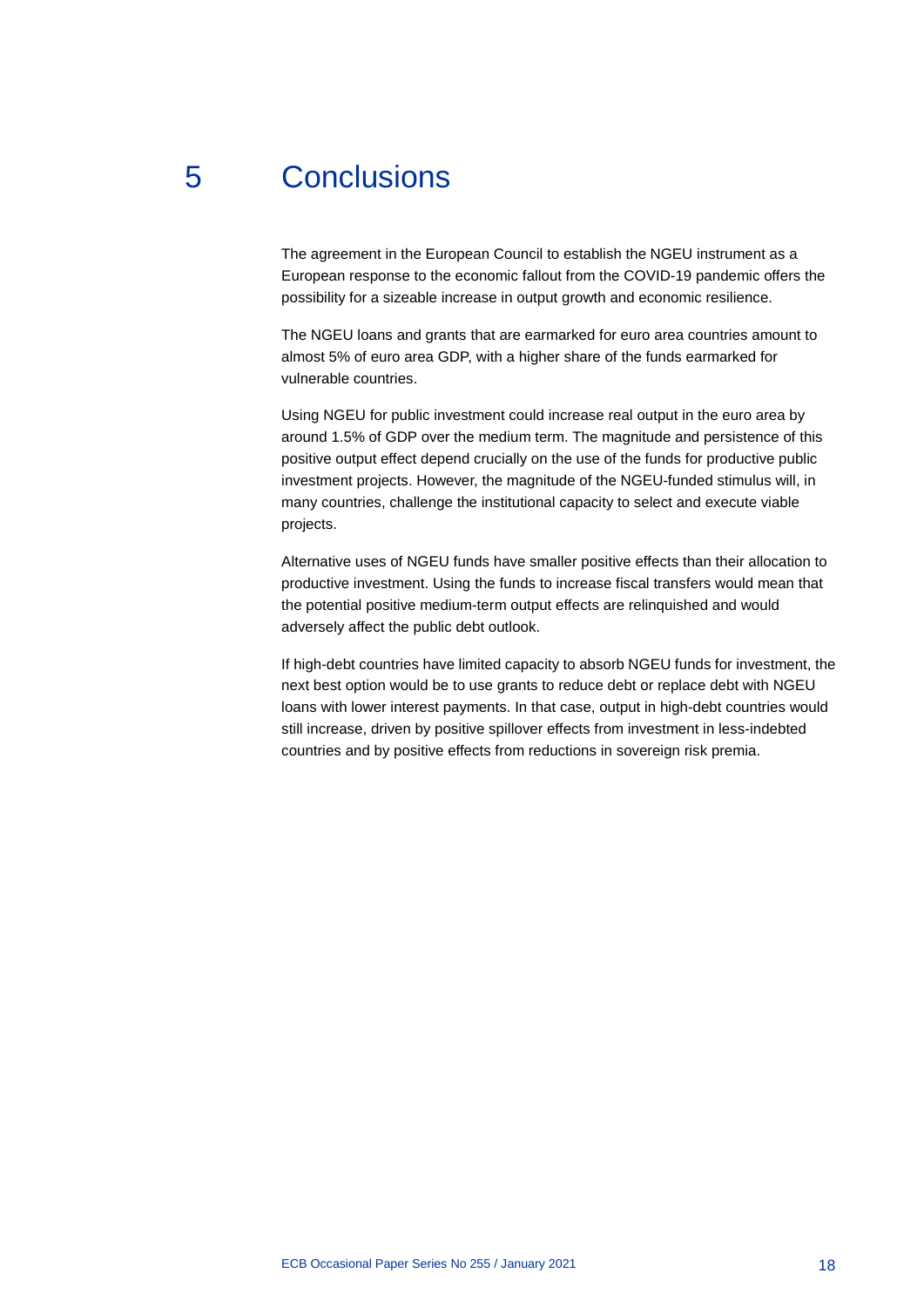## <span id="page-19-0"></span>References

Albonico, A., Calés, L., Cardani, R., Croitorov, O., Di Dio, F., Ferroni, F., Giovannini, M., Hohberger, S., Pataracchia, B., Pericoli, F., Pfeiffer, P., Raciborski, R., Ratto, M., Roeger, W., and Vogel, L. (2019), "The Global Multi-Country Model (GM): An Estimated DSGE Model for Euro Area Countries," *Discussion Paper*, No 102, European Commission, Brussels.

Alloza, M., Ferdinandusse, M., Jacquinot, P. and Schmidt, K. (2020), "Fiscal expenditure spillovers in the euro area: an empirical and model-based assessment", *Occasional Paper Series,* No 240, European Central Bank, Frankfurt am Main.

Angelini, E., Bokan, N., Christoffel, K., Ciccarelli, M. and Zimic, S. (2019), "Introducing ECB-BASE: The blueprint of the new ECB semi-structural model for the euro area", *Working Paper Series*, No 2315, European Central Bank, Frankfurt am Main.

Banco de España (2020), "The macroeconomic impact of the next generation EU programme under various alternative scenarios", *Economic Bulletin*, Issue 3, pp. 50-53.

Bonam, D., De Haan, J., and Soederhuizen, B. (2020), "The effects of fiscal policy at the effective lower bound", *Macroeconomic Dynamics*, pp. 1-37.

Burriel, P., Checherita-Westphal, C., Jacquinot, P., Schön, M. and Stähler, N.(2020), "Economic consequences of high public debt: evidence from three large scale DSGE models", *Working Paper Series*, No 2450, European Central Bank, Frankfurt am Main.

Clancy, D., Jacquinot, P. and Lozej, M. (2016), "Government expenditure composition and fiscal policy spillovers in small open economies within a monetary union", *Journal of Macroeconomics*, Vol. 48, pp. 305-326.

De Jong, J., Ferdinandusse, M., Funda, J. and Vetlov, I. (2017), "The effect of public investment in Europe: a model-based assessment", *Working Paper Series*, No 2021, European Central Bank, Frankfurt am Main.

Di Giorgio, G. Nisticò, S. and Traficante, G. (2018), "Government spending and the exchange rate", *International Review of Economics and Finance*, Vol. 54, pp. 55-73.

European Central Bank (2016), *A guide to the Eurosystem/ECB staff macroeconomic projection exercises*.

European Commission (2020a), ["Identifying Europe's recovery needs"](https://ec.europa.eu/info/sites/info/files/economy-finance/assessment_of_economic_and_investment_needs.pdf), *Commission Staff Working Document*.

European Commission (2020b), ["European Economic Forecast Autumn 2020"](https://ec.europa.eu/info/sites/info/files/economy-finance/ip136_en_2.pdf), *Institutional Paper*, No 136.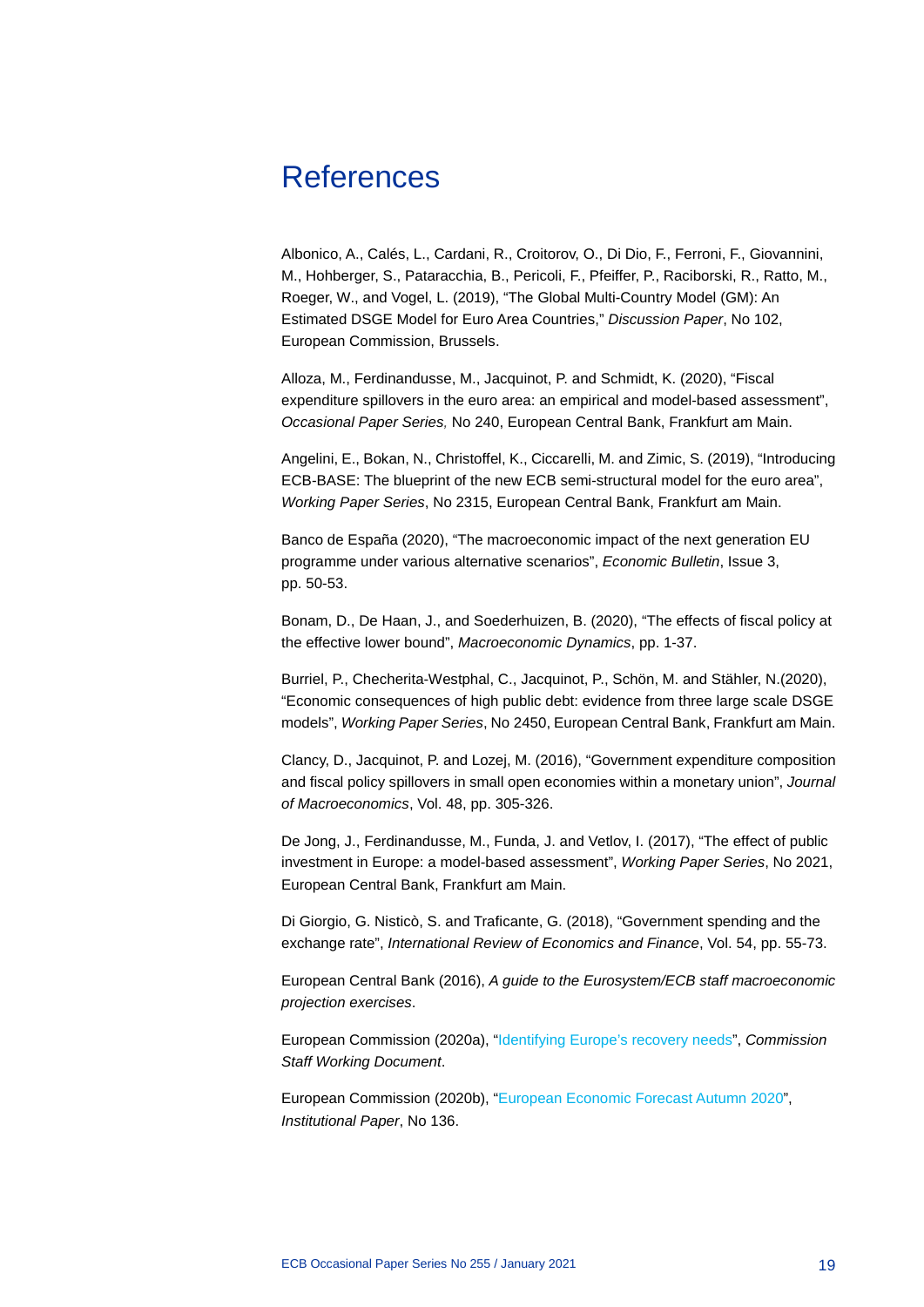European Court of Auditors (2020), *Opinion No 6/2020 concerning the proposal for a regulation of the European Parliament and of the Council establishing a Recovery and Resilience Facility*.

Galstyan, V. and Lane, P. (2009), "The composition of government spending and the real exchange rate", *Journal of Money, Credit and Banking*, Vol. 41, No 6, pp. 1233-1249.

Gomes, S., Jacquinot, P. and Pisani, M. (2012), "The EAGLE: A model for policy analysis of macroeconomic interdependence in the euro area", *Economic Modelling*, Vol. 29, No 5, pp. 1686-1714.

Leeper, E.M., Walker, T.B. and Yang, S.-C.S. (2010), "Government investment and fiscal stimulus", *Journal of Monetary Economics*, Vol. 57, No 8, pp. 1000-1012.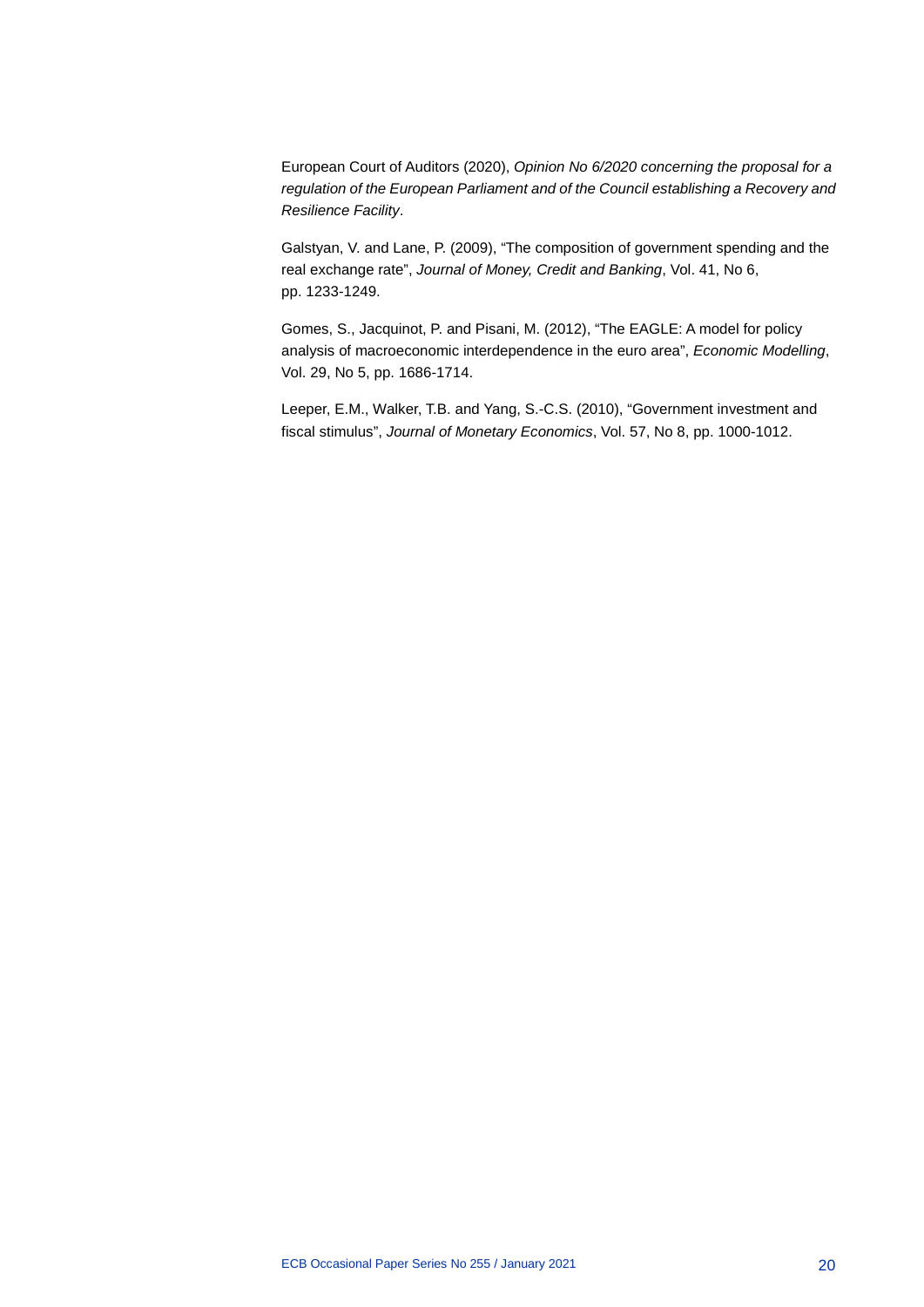# <span id="page-21-0"></span>Annex A: comparison with various models

### **Chart A.1**

Macroeconomic effects on the euro area of using NGEU funds for public investment



Source: ECB staff calculations using EAGLE, ECB-BASE and BMEs.

Notes: Real output, consumption and investment are expressed as percentage deviations from the baseline/steady-state values.<br>Inflation (annualised consumption deflator inflation rate) and the government debt-to-GDP ratio a in percentage points from the baseline/steady-state values.